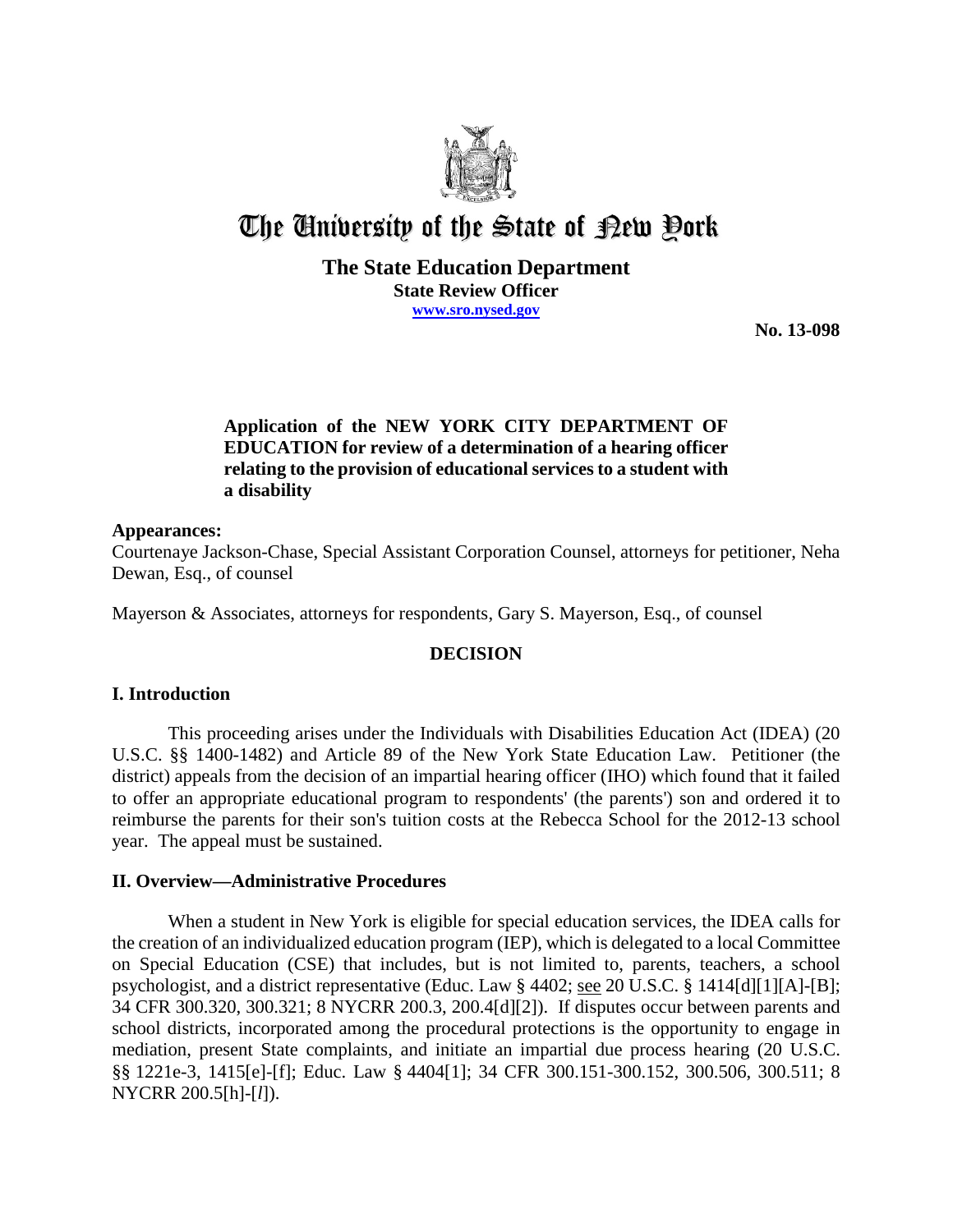New York State has implemented a two-tiered system of administrative review to address disputed matters between parents and school districts regarding "any matter relating to the identification, evaluation or educational placement of a student with a disability, or a student suspected of having a disability, or the provision of a free appropriate public education to such student" (8 NYCRR 200.5[i][1]; see 20 U.S.C. § 1415[b][6]-[7]; 34 CFR 300.503[a][1]-[2], 300.507[a][1]). First, after an opportunity to engage in a resolution process, the parties appear at an impartial hearing conducted at the local level before an IHO (Educ. Law § 4404[1][a]; 8 NYCRR 200.5[j]). An IHO typically conducts a trial-type hearing regarding the matters in dispute in which the parties have the right to be accompanied and advised by counsel and certain other individuals with special knowledge or training; present evidence and confront, cross-examine, and compel the attendance of witnesses; prohibit the introduction of any evidence at the hearing that has not been disclosed five business days before the hearing; and obtain a verbatim record of the proceeding (20 U.S.C. § 1415[f][2][A], [h][1]-[3]; 34 CFR 300.512[a][1]-[4]; 8 NYCRR 200.5[j][3][v], [vii], [xii]). The IHO must render and transmit a final written decision in the matter to the parties not later than 45 days after the expiration period or adjusted period for the resolution process (34 CFR 300.510[b][2], [c], 300.515[a]; 8 NYCRR 200.5[j][5]). A party may seek a specific extension of time of the 45-day timeline, which the IHO may grant in accordance with State and federal regulations (34 CFR 300.515[c]; 8 NYCRR 200.5[j][5]). The decision of the IHO is binding upon both parties unless appealed (Educ. Law § 4404[1]).

A party aggrieved by the decision of an IHO may subsequently appeal to a State Review Officer (SRO) (Educ. Law § 4404[2]; see 20 U.S.C. § 1415[g][1]; 34 CFR 300.514[b][1]; 8 NYCRR 200.5[k]). The appealing party or parties must identify the findings, conclusions, and orders of the IHO with which they disagree and indicate the relief that they would like the SRO to grant (8 NYCRR 279.4). The opposing party is entitled to respond to an appeal or cross-appeal in an answer (8 NYCRR 279.5). The SRO conducts an impartial review of the IHO's findings, conclusions, and decision and is required to examine the entire hearing record; ensure that the procedures at the hearing were consistent with the requirements of due process; seek additional evidence if necessary; and render an independent decision based upon the hearing record (34 CFR 300.514[b][2]; 8 NYCRR 279.12[a]). The SRO must ensure that a final decision is reached in the review and that a copy of the decision is mailed to each of the parties not later than 30 days after the receipt of a request for a review, except that a party may seek a specific extension of time of the 30-day timeline, which the SRO may grant in accordance with State and federal regulations (34 CFR 300.515[b], [c]; 8 NYCRR 200.5[k][2]).

#### **III. Facts and Procedural History**

With respect to the student's educational history, the hearing record shows that the student previously attended the McCarton School from July 2005 through August 2007 and has attended the Rebecca School since September 2007 (see Tr. pp. 544, 624-25).<sup>1</sup>

On February 14, 2012, the CSE convened to conduct the student's annual review and to develop an IEP for the 2012-13 school year (see Parent Exs. D at pp. 1, 14; E at p. 1). Finding the student eligible for special education as a student with autism, the February 2012 CSE

<sup>&</sup>lt;sup>1</sup> The Commissioner of Education has not approved the Rebecca School as a school with which school districts may contract to instruct students with disabilities (see 8 NYCRR 200.1[d], 200.7).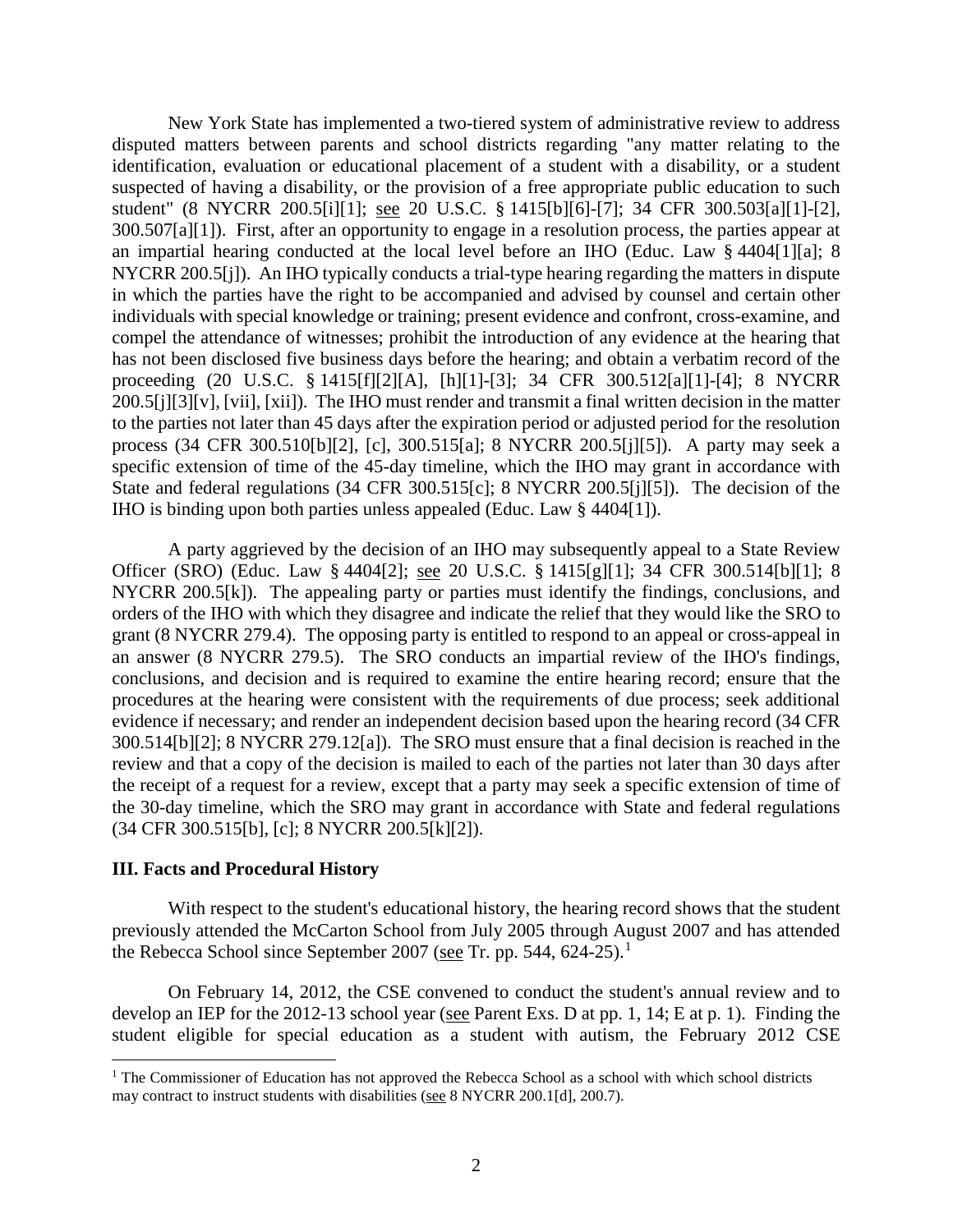recommended a 12-month school year program in a 6:1+1 special class placement in a specialized school (Parent Ex. D at pp. 1, 9-10, 13).<sup>2</sup> In addition, the February 2012 CSE recommended weekly related services on an individual basis, consisting of five 40-minute sessions of individual speech-language therapy, three 40-minute sessions of physical therapy (PT), and five 40-minute sessions of occupational therapy (OT) (id. at p. 10). The January 2012 IEP also included supports for the student's management needs (including sensory support, verbal redirection, reminders, and breaks from group activities), 11 annual goals with corresponding short-term objectives (in the areas of academics, daily living skills, speech-language, PT, and OT), and a set of transition activities relative to preparing the student for post-secondary school activities (id. at pp. 2-9, 11- 12).

On April 15, 2012, the parents signed an enrollment contract with the Rebecca School for the student's attendance during the 12-month 2012-13 school year (see generally Parent Ex. T).

By letters dated April 19 and May 30, 2012, the parents requested that the district provide them with a copy of the February 2012 IEP (Parent Exs. F at p. 1; G at p. 1; see Tr. p. 657). According to the hearing record, the parents subsequently received a copy of the February 2012 IEP on June 2, 2012 (Tr. p. 640).

By final notice of recommendation (FNR) dated June 8, 2012, the district summarized the 6:1+1 special class and related services recommended in the February 2012 IEP and identified the particular public school site to which the district assigned the student to attend for the 2012-13 school year (see Parent Ex. I).<sup>3</sup> By letter to the district, dated June 11, 2012, the parents requested additional information about the assigned public school site (see Parent Ex. J at pp. 1-2).

By way of letter, dated June 15, 2012, the parents informed the district about their disagreements with the recommendations contained in the February 2012 IEP, as well as with the particular public school site to which the district assigned the student to attend for the 2012-13 school year and, as a result, notified the district of their intent to unilaterally place the student at the Rebecca School (see Parent Ex. K at pp. 1-2). Specifically, with respect to the February 2012 IEP, the parents identified the following deficiencies: "[i]nsufficient 1:1 teacher intervention" and level of services, no parent counseling and training, and inappropriate or insufficient behavioral interventions (id. at p. 1). The parents informed the district that, based on their visit, they found the assigned public school site to be inappropriate due to: the physical size of the school and classrooms; the lack of information provided about the proposed classroom; the likelihood that the student would be assigned to a different classroom in September; the lack of sensory support or activities available, including the lack of a sensory gym, appropriate sensory integration equipment, and an outdoor recreation area; and the district's failure to assure the parents that the assigned school could implement the student's related services mandates (id. at pp. 1-2).

<sup>&</sup>lt;sup>2</sup> The student's eligibility for special education programs and related services as a student with autism is not in dispute (see 34 CFR 300.8[c][1]; 8 NYCRR 200.1[zz][1]).

<sup>&</sup>lt;sup>3</sup> The FNR included a handwritten notation, reading "For September 2012" (Parent Ex. I).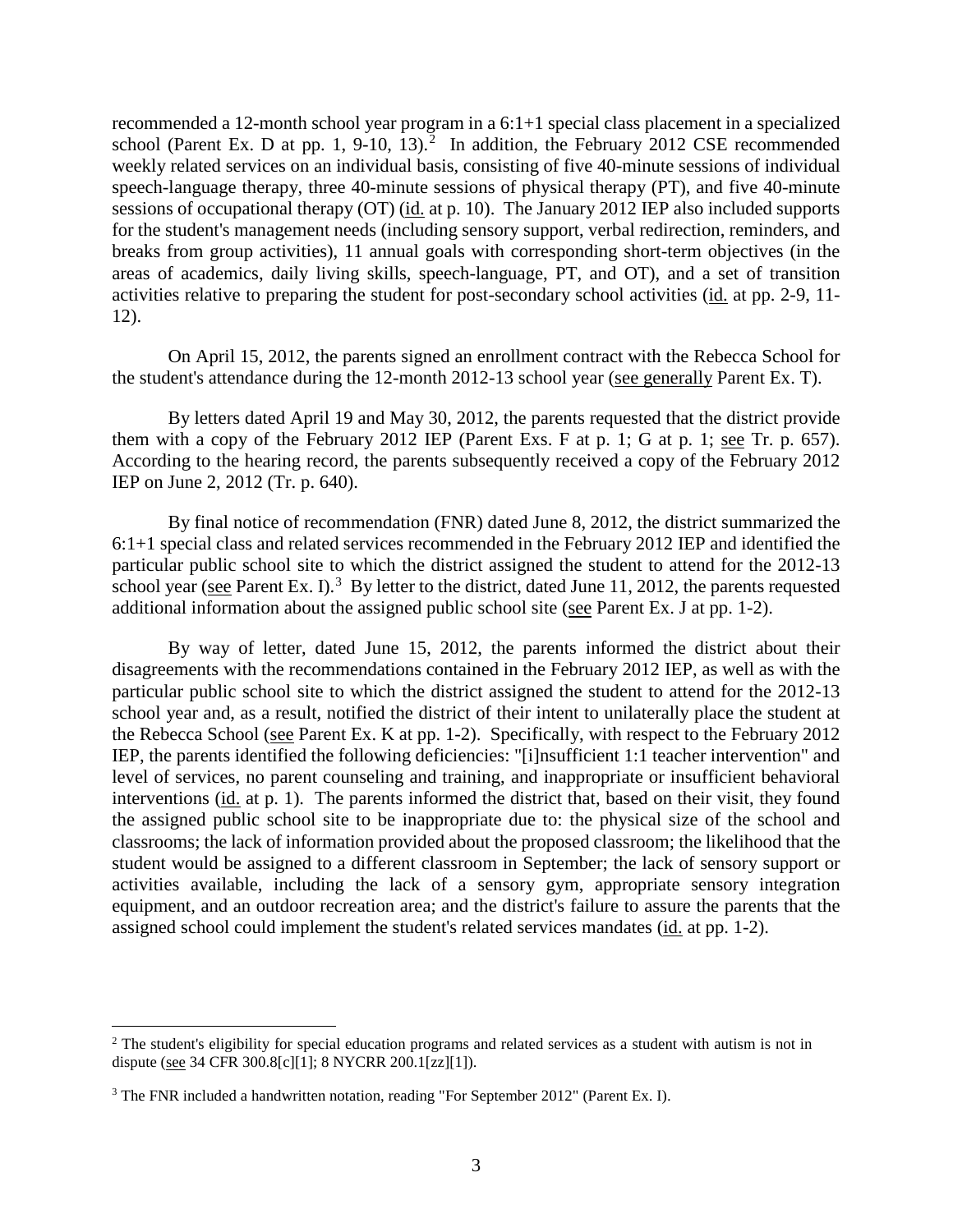#### **A. Due Process Complaint Notice**

In a due process complaint notice dated July 5, 2012, the parents alleged that the district failed to offer the student a free appropriate public education (FAPE) for the 2012-13 school year (see Parent Ex. A at p. 3). The due process complaint notice contained a large number of legal and factual allegations embodied within 109 numbered paragraphs, of which the parties' familiarity is presumed (see id. at pp. 3-12). As relief, the parents requested the costs of the student's tuition at the Rebecca School for the 2012-13 school year, as well as transportation, up to four hours monthly of parent counseling and training, and an award of compensatory additional services for any pendency services to which the student was entitled but did not receive (id. at p. 12).

#### **B. Impartial Hearing Officer Decision**

On July 26, 2012, an impartial hearing convened in this matter and concluded on January 8, 2013, 2013, after five days of proceedings (Tr. pp. 1-750).<sup>4</sup> By decision, dated May 6, 2013, the IHO found that the district failed to offer the student a FAPE for the 2012-13 school year, that Rebecca was an appropriate unilateral placement for the student, and that equitable considerations weighed in favor of the parents' request for relief (IHO Decision at pp. 15-21).

Initially, the IHO noted that the district's primary witness, the district school psychologist who attended the February 2012 CSE meeting, did not have knowledge of the student outside of the CSE meeting and had little recollection of the February 2012 CSE meeting (IHO Decision at p. 16). The IHO noted testimonial evidence that the February 2012 CSE did not discuss placement options for the student other that the 6:1+1 special class and the CSE would not discuss a particular public school site or methodology during the CSE meeting (id. at p. 17). The IHO determined that the February 2012 CSE relied upon insufficient evaluative data about the student (id. at p. 16). In addition, the IHO found that the reports the February 2012 CSE did rely upon did not support the 6:1+1 special class and, further, that the district failed to explain during the impartial hearing how the recommended  $6:1+1$  special class placement was appropriate for the student (id. at pp. 16, 17). The IHO determined that the February 2012 IEP included insufficient sensory supports to address the student's needs, failed to include provision for parent counseling and training, and failed to include necessary transition planning or vocational training (id. at p. 17). Further, the IHO found that, given that the student exhibited occasional aggressive outbursts, the February 2012 CSE should have conducted an FBA and developed a BIP to, among other things, determine whether the student's behaviors were a manifestation of sensory deprivation (id. at pp. 17-18). The IHO concluded that the "cumulative effect of the [district's] program violations," identified above, resulted in a denial of a FAPE (id. at p. 18). As to the assigned public school site, the IHO found that the district "created confusion" by virtue of information in the FNR that the student was assigned to attend the particular school as of September 2012, notwithstanding that the February 2012 IEP mandate for a 12-month school year  $(id.)$ . The IHO found that "[t]his confusion [wa]s cause enough, independent of the aforementioned program violations, to constitute a . . . denial of FAPE" (id.).

<sup>&</sup>lt;sup>4</sup> The proceedings on July 26, 2012 addressed the student's pendency (stay-put) placement and, on August 17, 2012, a prehearing conference was held (see Tr. pp. 1-59). The IHO issued an interim decision, dated July 31, 2012, identifying Rebecca as the student's pendency placement (see Interim IHO Decision at pp. 3-4).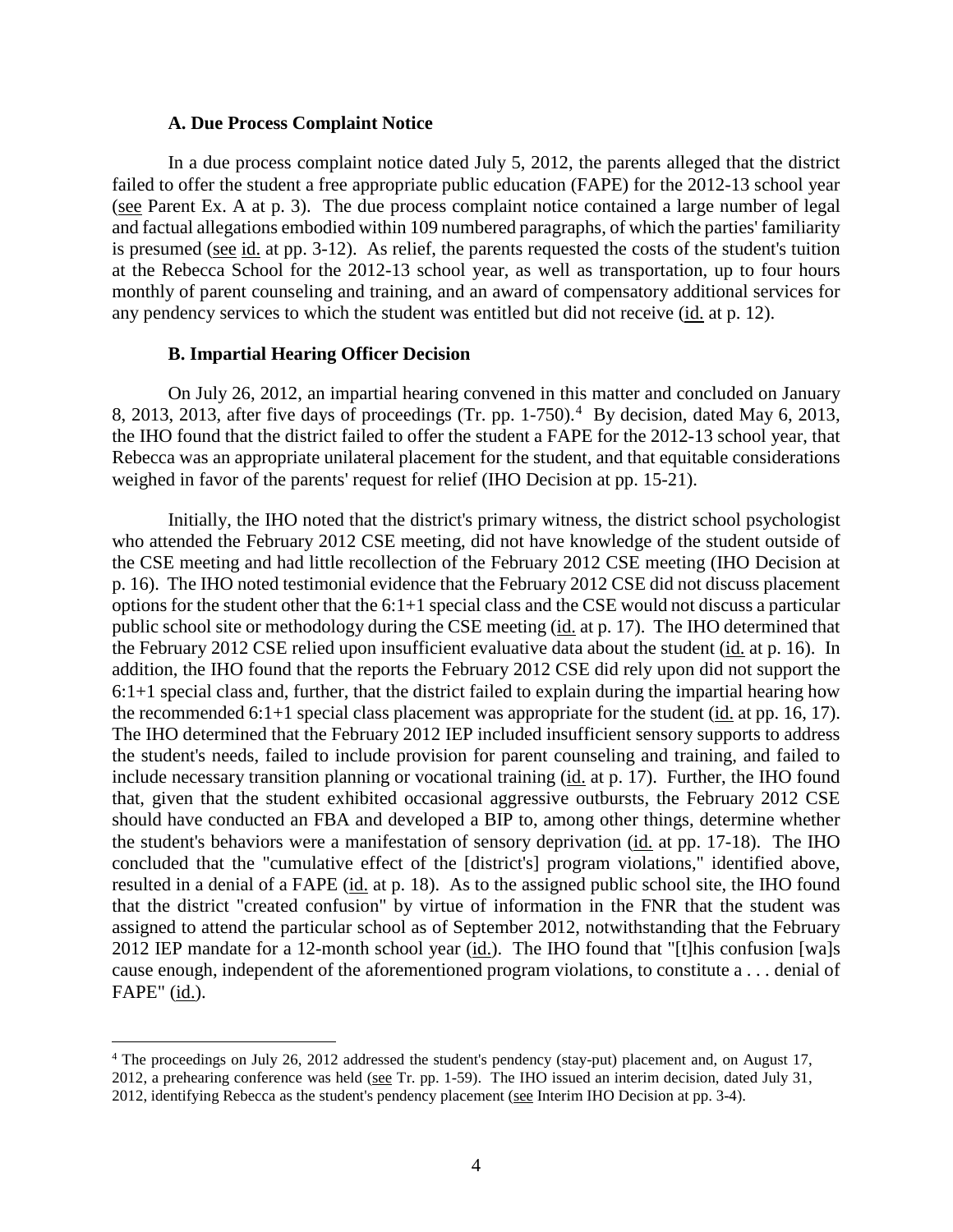Next, the IHO found that the parents met their burden of establishing that the Rebecca School constituted an appropriate unilateral placement, in that evidence showed that the school offered specially designed instruction to address the student's needs and that the student made progress during the 2012-13 school year (IHO Decision at p. 20). With respect to equitable considerations, the IHO determined that the parents cooperated with the district, acted reasonably in securing a spot for the student at Rebecca for the 2012-13 school year, and provided the district with timely and adequate notice of their intent to unilaterally place the student (id. at pp. 21-22). Accordingly, the IHO ordered the district to reimburse the parents and/or directly fund the costs of the student's attendance at the Rebecca School for the 2012-13 school year (id.).

#### **IV. Appeal for State-Level Review**

The district appeals, seeking to overturn the IHO's determinations that the district failed to offer the student a FAPE for the 2012-13 school year, that the Rebecca School was an appropriate unilateral placement for the student, and that equitable considerations weighed in favor of the parents' request for relief. Initially, to the extent the IHO noted that the February 2012 CSE would not discuss either a particular public school site or a teaching methodology at the CSE meeting, the district asserts that it was not required to specify such things on the IEP. Next, contrary to the IHO's finding, the district asserts that the February 2012 CSE had before it sufficient and timely evaluative data, including a variety of assessment tools and strategies. The district asserts that the IHO erred in finding that the 6:1+1 special class was insufficiently supportive of the student's needs and also contends the February 2012 IEP recommended sufficient sensory supports and accommodations. The district also argues that the information before the February 2012 CSE did not indicate that the student engaged in significant disruptive or self-injurious behaviors such that would warrant an FBA or a BIP. In any event, argues the district, the supports recommended in the IEP would have addressed any behavioral needs. With respect to transition services, the district asserts that the February 2012 IEP included goals that targeted daily living skills and identified transition activities and, further, that a vocational training program was programmatic at the assigned public school site. Finally, the district argues that, to the extent deemed procedural violations, neither the lack of a transition plan nor the lack of parent counseling and training or the failure to conduct an FBA or develop a BIP, individually or cumulatively, rose to the level of a denial of a FAPE. As for the assigned public school site, the district asserts that the parents were aware that the February 2012 IEP recommended a 12-month school year and that, notwithstanding any alleged notation on the FNR to the contrary, the district did not fail to offer the student a school site for the summer 2012.

Next, the district asserts that the IHO erred in finding Rebecca to be an appropriate unilateral placement because the student would not have received all of the related services mandated on the February 2012 IEP. Finally, the district argues that the IHO erred in finding that equitable considerations supported the parents' requested relief because the parents did not truly consider enrolling the student in a district program. Further, the district argues that the parents failed to notify the district of any concerns about a lack of an assigned public school site for the summer 2012.

In an answer, the parents respond to the district's petition by admitting and denying the allegations raised and asserting that the IHO correctly determined that the district failed to offer the student a FAPE for the 2012-13 school year, that the Rebecca School was an appropriate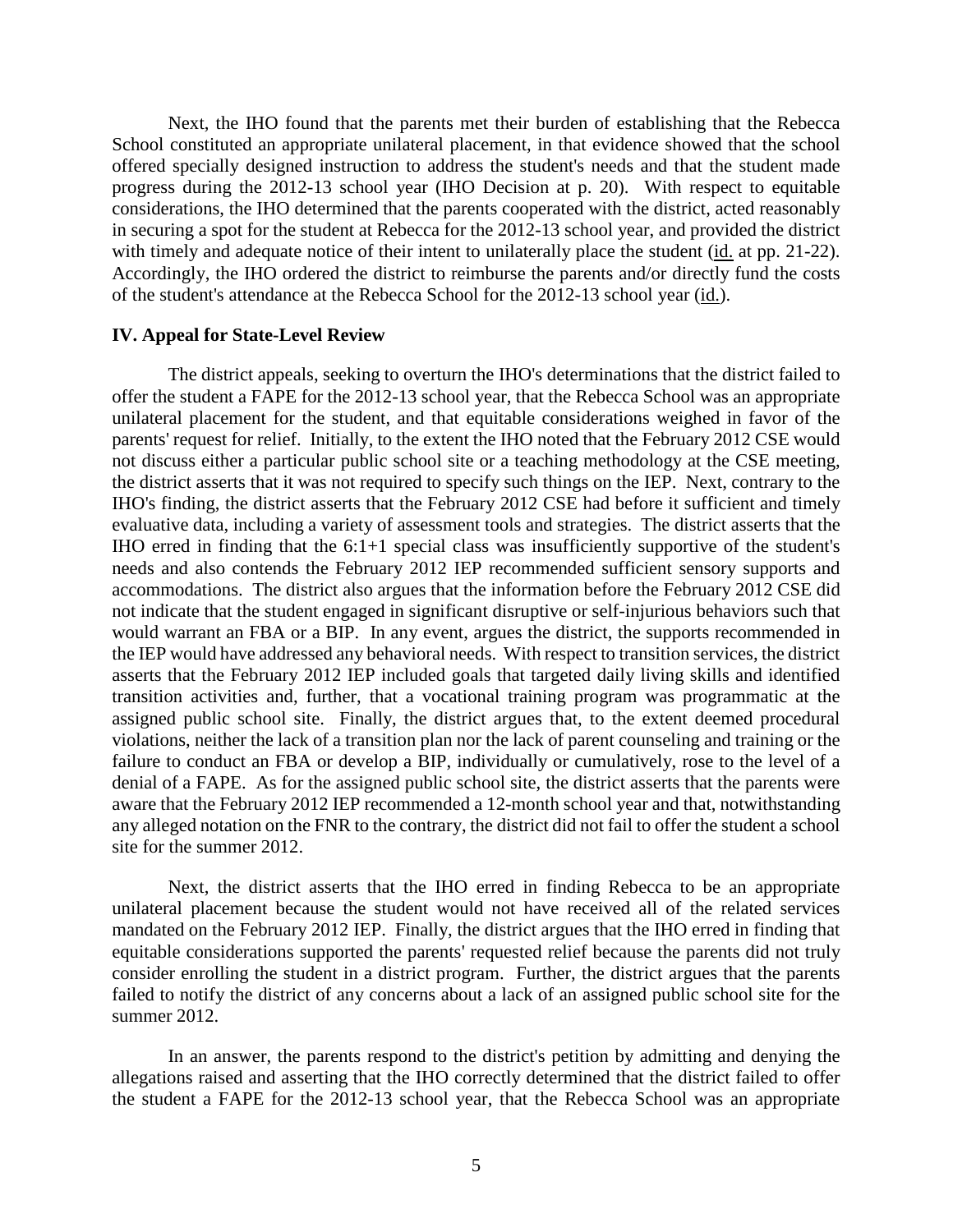unilateral placement for the student, and that equitable considerations weighed in favor of awarding the parents the costs of the student's tuition.

# **V. Applicable Standards**

Two purposes of the IDEA (20 U.S.C. §§ 1400-1482) are (1) to ensure that students with disabilities have available to them a FAPE that emphasizes special education and related services designed to meet their unique needs and prepare them for further education, employment, and independent living; and (2) to ensure that the rights of students with disabilities and parents of such students are protected (20 U.S.C. § 1400[d][1][A]-[B]; see generally Forest Grove Sch. Dist. v. T.A., 557 U.S. 230, 239 [2009]; Bd. of Educ. v. Rowley, 458 U.S. 176, 206-07 [1982]).

A FAPE is offered to a student when (a) the board of education complies with the procedural requirements set forth in the IDEA, and (b) the IEP developed by its CSE through the IDEA's procedures is reasonably calculated to enable the student to receive educational benefits (Rowley, 458 U.S. at 206-07; R.E. v. New York City Dep't of Educ., 694 F.3d 167, 189-90 [2d Cir. 2012]; M.H. v. New York City Dep't of Educ., 685 F.3d 217, 245 [2d Cir. 2012]; Cerra v. Pawling Cent. Sch. Dist., 427 F.3d 186, 192 [2d Cir. 2005]). "'[A]dequate compliance with the procedures prescribed would in most cases assure much if not all of what Congress wished in the way of substantive content in an IEP'" (Walczak v. Florida Union Free Sch. Dist., 142 F.3d 119, 129 [2d Cir. 1998], quoting Rowley, 458 U.S. at 206; see T.P. v. Mamaroneck Union Free Sch. Dist., 554 F.3d 247, 253 [2d Cir. 2009]). While the Second Circuit has emphasized that school districts must comply with the checklist of procedures for developing a student's IEP and indicated that "[m]ultiple procedural violations may cumulatively result in the denial of a FAPE even if the violations considered individually do not" (R.E., 694 F.3d at 190-91), the Court has also explained that not all procedural errors render an IEP legally inadequate under the IDEA (M.H., 685 F.3d at 245; A.C. v. Bd. of Educ., 553 F.3d 165, 172 [2d Cir. 2009]; Grim v. Rhinebeck Cent. Sch. Dist., 346 F.3d 377, 381 [2d Cir. 2003]; Perricelli v. Carmel Cent. Sch. Dist., 2007 WL 465211, at \*10 [S.D.N.Y. Feb. 9, 2007]). Under the IDEA, if procedural violations are alleged, an administrative officer may find that a student did not receive a FAPE only if the procedural inadequacies (a) impeded the student's right to a FAPE, (b) significantly impeded the parents' opportunity to participate in the decision-making process regarding the provision of a FAPE to the student, or (c) caused a deprivation of educational benefits (20 U.S.C. § 1415[f][3][E][ii]; 34 CFR 300.513[a][2]; 8 NYCRR 200.5[j][4][ii]; Winkelman v. Parma City Sch. Dist., 550 U.S. 516, 525-26 [2007]; R.E., 694 F.3d at 190; M.H., 685 F.3d at 245; A.H. v. Dep't of Educ., 394 Fed. App'x 718, 720, 2010 WL 3242234 [2d Cir. Aug. 16, 2010]; E.H. v. Bd. of Educ., 2008 WL 3930028, at \*7 [N.D.N.Y. Aug. 21, 2008], aff'd, 361 Fed. App'x 156, 2009 WL 3326627 [2d Cir. Oct. 16, 2009]; Matrejek v. Brewster Cent. Sch. Dist., 471 F. Supp. 2d 415, 419 [S.D.N.Y. 2007], aff'd, 293 Fed. App'x 20, 2008 WL 3852180 [2d Cir. Aug. 19, 2008]).

The IDEA directs that, in general, an IHO's decision must be made on substantive grounds based on a determination of whether the student received a FAPE (20 U.S.C. § 1415[f][3][E][i]). A school district offers a FAPE "by providing personalized instruction with sufficient support services to permit the child to benefit educationally from that instruction" (Rowley, 458 U.S. at 203). However, the "IDEA does not itself articulate any specific level of educational benefits that must be provided through an IEP" (Walczak, 142 F.3d at 130; see Rowley, 458 U.S. at 189). The statute ensures an "appropriate" education, "not one that provides everything that might be thought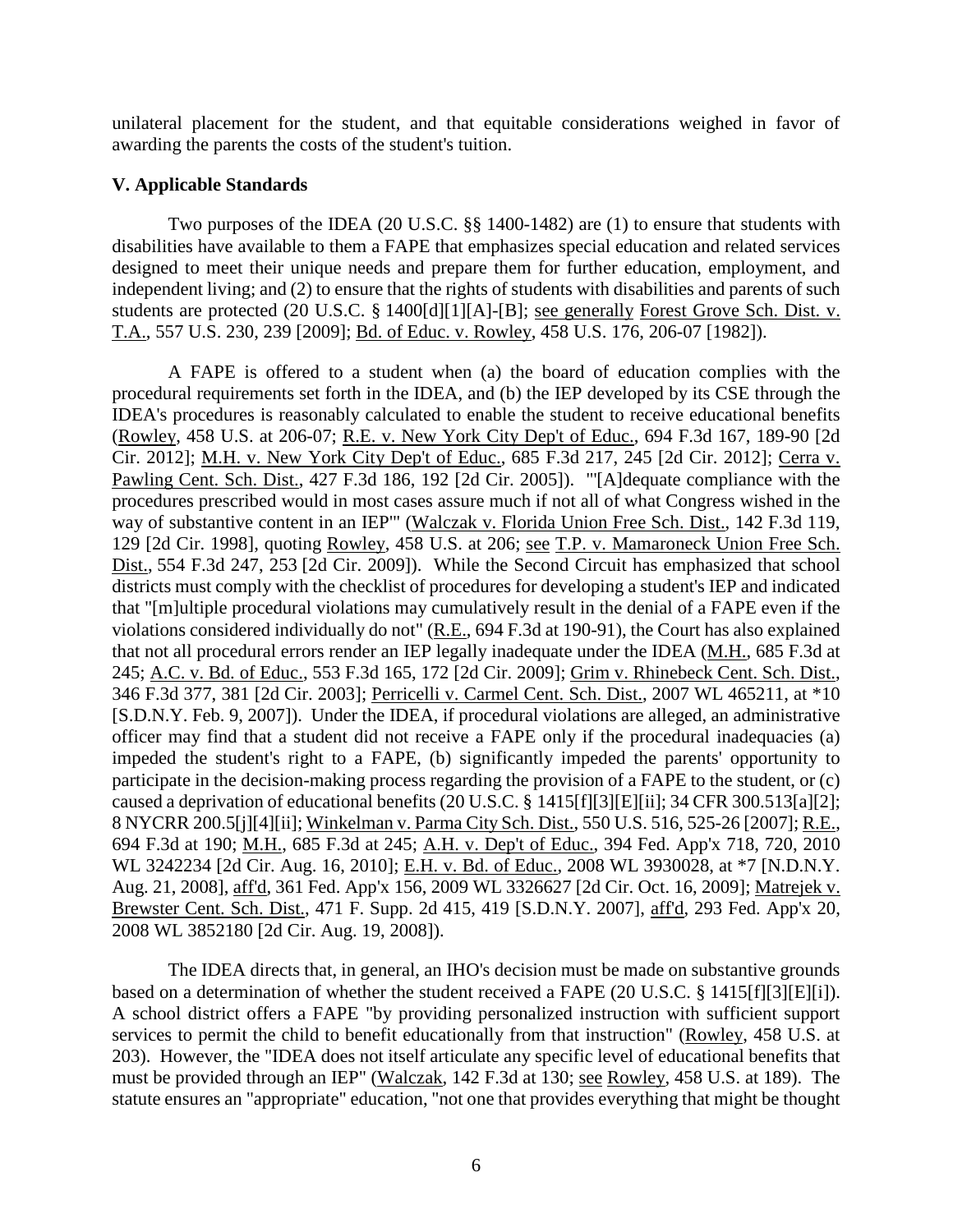desirable by loving parents" (Walczak, 142 F.3d at 132, quoting Tucker v. Bay Shore Union Free Sch. Dist., 873 F.2d 563, 567 [2d Cir. 1989] [citations omitted]; see Grim, 346 F.3d at 379). Additionally, school districts are not required to "maximize" the potential of students with disabilities (Rowley, 458 U.S. at 189, 199; Grim, 346 F.3d at 379; Walczak, 142 F.3d at 132). Nonetheless, a school district must provide "an IEP that is 'likely to produce progress, not regression,' and . . . affords the student with an opportunity greater than mere 'trivial advancement'" (Cerra, 427 F.3d at 195, quoting Walczak, 142 F.3d at 130 [citations omitted]; see T.P., 554 F.3d at 254; P. v. Newington Bd. of Educ., 546 F.3d 111, 118-19 [2d Cir. 2008]; Perricelli, 2007 WL 465211, at \*15). The IEP must be "reasonably calculated to provide some 'meaningful' benefit" (Mrs. B. v. Milford Bd. of Educ., 103 F.3d 1114, 1120 [2d Cir. 1997]; see Rowley, 458 U.S. at 192). The student's recommended program must also be provided in the least restrictive environment (LRE) (20 U.S.C. § 1412[a][5][A]; 34 CFR 300.114[a][2][i], 300.116[a][2]; 8 NYCRR 200.1[cc], 200.6[a][1]; see Newington, 546 F.3d at 114; Gagliardo v. Arlington Cent. Sch. Dist., 489 F.3d 105, 108 [2d Cir. 2007]; Walczak, 142 F.3d at 132; G.B. v. Tuxedo Union Free Sch. Dist., 751 F. Supp. 2d 552, 573-80 [S.D.N.Y. 2010], aff'd, 486 Fed. App'x 954, 2012 WL 4946429 [2d Cir. Oct. 18, 2012]; E.G. v. City Sch. Dist. of New Rochelle, 606 F. Supp. 2d 384, 388 [S.D.N.Y. 2009]; Patskin v. Bd. of Educ., 583 F. Supp. 2d 422, 428 [W.D.N.Y. 2008]).

An appropriate educational program begins with an IEP that includes a statement of the student's present levels of academic achievement and functional performance (see 34 CFR 300.320[a][1]; 8 NYCRR 200.4[d][2][i]; Tarlowe v. New York City Bd. of Educ., 2008 WL 2736027, at \*6 [S.D.N.Y. July 3, 2008] [noting that a CSE must consider, among other things, the "results of the initial evaluation or most recent evaluation" of the student, as well as the "'academic, developmental, and functional needs'" of the student]), establishes annual goals designed to meet the student's needs resulting from the student's disability and enable him or her to make progress in the general education curriculum (see 34 CFR 300.320[a][2][i], [2][i][A]; 8 NYCRR 200.4[d][2][iii]), and provides for the use of appropriate special education services (see 34 CFR 300.320[a][4]; 8 NYCRR 200.4[d][2][v]; see also Application of the Dep't of Educ., Appeal No. 07-018; Application of a Child with a Disability, Appeal No. 06-059; Application of the Dep't of Educ., Appeal No. 06-029; Application of a Child with a Disability, Appeal No. 04-046; Application of a Child with a Disability, Appeal No. 02-014; Application of a Child with a Disability, Appeal No. 01-095; Application of a Child Suspected of Having a Disability, Appeal No. 93-9).

A board of education may be required to reimburse parents for their expenditures for private educational services obtained for a student by his or her parents, if the services offered by the board of education were inadequate or inappropriate, the services selected by the parents were appropriate, and equitable considerations support the parents' claim (Florence County Sch. Dist. Four v. Carter, 510 U.S. 7 [1993]; Sch. Comm. of Burlington v. Dep't of Educ., 471 U.S. 359, 369- 70 [1985]; R.E., 694 F.3d at 184-85; T.P., 554 F.3d at 252). In Burlington, the Court found that Congress intended retroactive reimbursement to parents by school officials as an available remedy in a proper case under the IDEA (471 U.S. at 370-71; see Gagliardo, 489 F.3d at 111; Cerra, 427 F.3d at 192). "Reimbursement merely requires [a district] to belatedly pay expenses that it should have paid all along and would have borne in the first instance" had it offered the student a FAPE (Burlington, 471 U.S. at 370-71; see 20 U.S.C. § 1412[a][10][C][ii]; 34 CFR 300.148).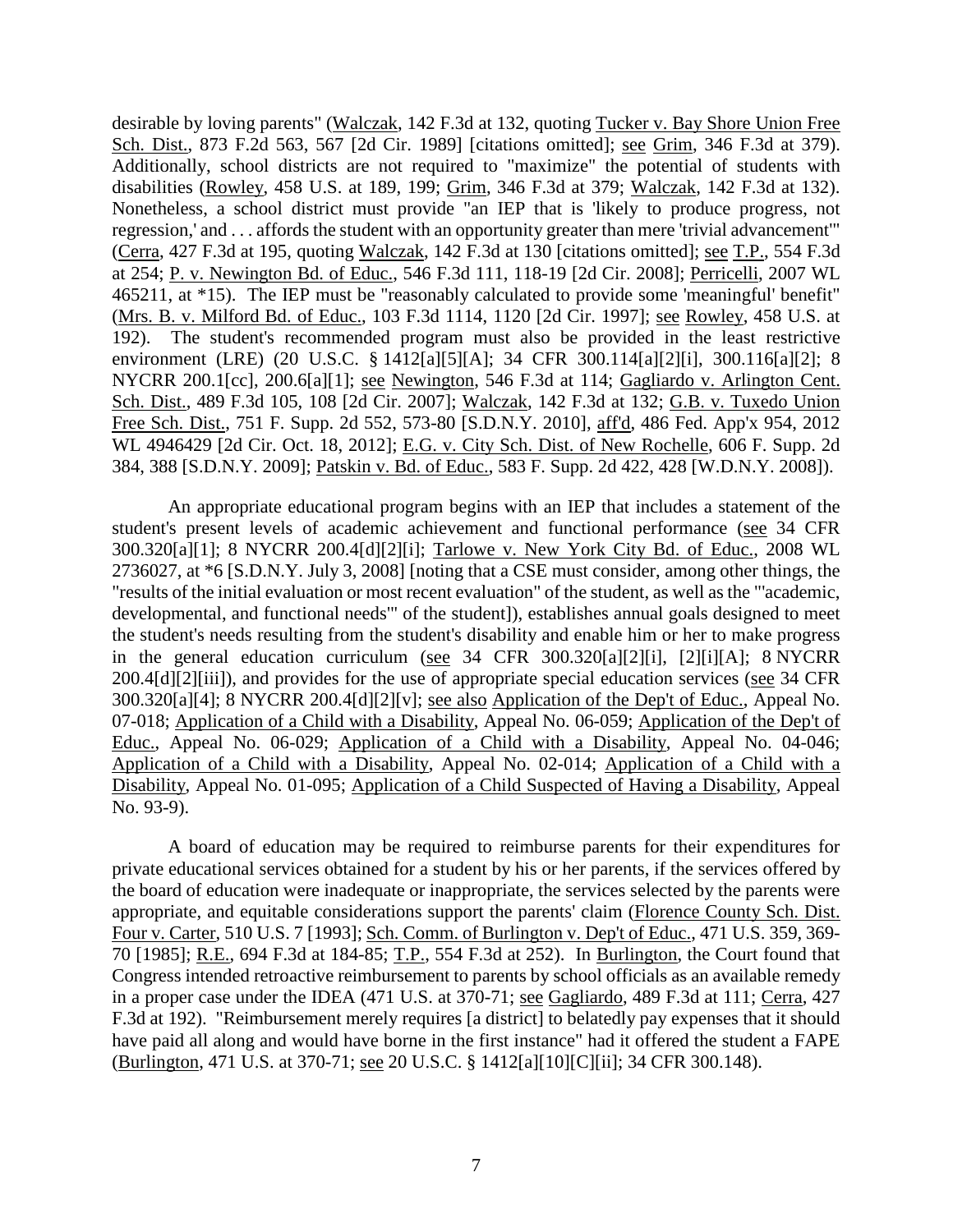The burden of proof is on the school district during an impartial hearing, except that a parent seeking tuition reimbursement for a unilateral placement has the burden of proof regarding the appropriateness of such placement (Educ. Law § 4404[1][c]; see R.E., 694 F.3d at 184-85; M.P.G. v. New York City Dep't of Educ., 2010 WL 3398256, at \*7 [S.D.N.Y. Aug. 27, 2010]).

#### **VI. Discussion**

#### **A. February 2012 CSE**

#### **1. Parental Participation**

The district asserts on appeal that, to the extent the IHO noted that the February 2012 CSE would not discuss certain topics at the meeting, the CSE was not required to include the disputed details on the IEP and, therefore, did not need to discuss the same. In their answer, the parents argue that all decisions at the CSE meeting were made by district personnel, thereby depriving the parents of a meaningful opportunity to participate.

The IDEA sets forth procedural safeguards that include providing parents an opportunity "to participate in meetings with respect to the identification, evaluation, and educational placement of the child" (20 U.S.C. §1415[b][1]). Federal and State regulations governing parental participation require that school districts take steps to ensure that parents are present at their child's IEP meetings or are afforded the opportunity to participate (34 CFR 300.322; 8 NYCRR 200.5[d]). In the present case, although the parents signed the attendance page for the February 2012 CSE meeting, specifying "attendance only," the hearing record shows meaningful and active parental participation in the development of the student's February 2012 IEP (Tr. pp. 285, 629, 727-28; Dist. Exs. 3 at p. 12; Parent Exs. D at p. 16; E at p. 7; PP at pp. 1-5).

The parents objected to the alleged statements of the district school psychologist during the February 2012 CSE meeting that it was "district policy" not to recommend a particular public school site or methodology on the student's IEP (see Parent Ex. PP at p. 4; see also Tr. pp. 311-12; Parent Ex. E at p. 7). With regard to whether the CSE should have limited the student's teachers to the use of certain methodologies and set forth such limitations on the student's IEP, the selection of educational methodologies to be used with an individual student is generally reserved for the school professionals charged with implementing the student's educational program and is not always discussed in CSE meetings (e.g., Rowley, 458 U.S. at 204; R.B. v. New York City Dep't of Educ., 589 Fed. App'x 572, 576, 2014 WL 5463084 [2d Cir. Oct. 29, 2014]; A.S. v. New York City Dep't of Educ., 573 Fed. App'x 63, 66, 2014 WL 3715461 [2d Cir. July 29, 2014]; K.L. v. New York City Dep't of Educ., 530 Fed. App'x 81, 86, 2013 WL 3814669 [2d Cir. 2013]; M.H., 685 F.3d at 257 [the district is imbued with "broad discretion to adopt programs that, in its educational judgment, are most pedagogically effective"]). Moreover, while the hearing record shows that the student received benefit from the Developmental Individual-difference Relationship-based (DIR) methodology employed by Rebecca and that the parent held "preference[s]" regarding particular methodologies, none of the evidence in the hearing record establishes that the student could only receive educational benefit if DIR was used exclusively (see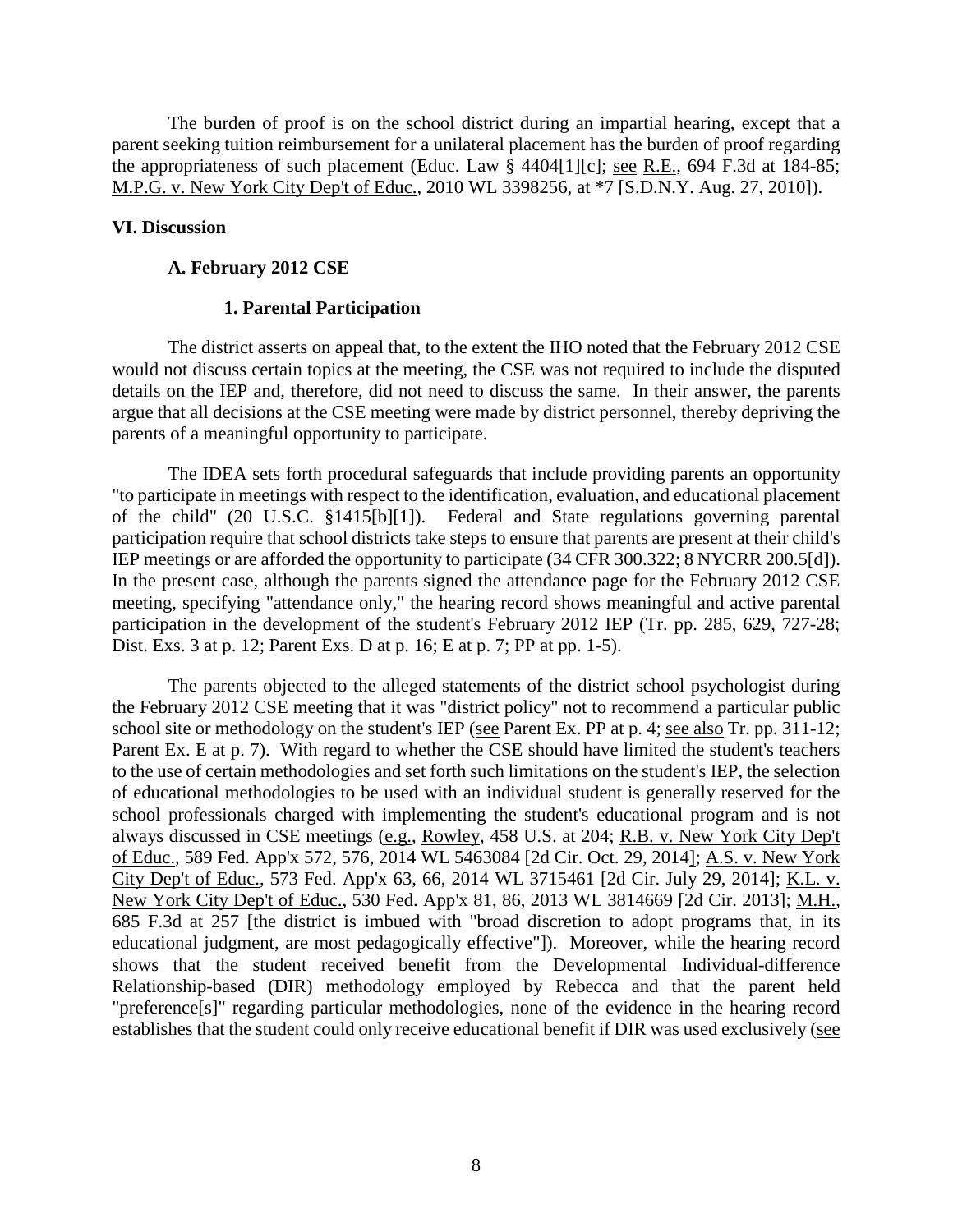Tr. pp.  $721-22$ ).<sup>5</sup> In fact, the parent indicated that she would be "open" to alternative methodologies and that, while she would have concerns about certain teaching approaches, she would "like to see that in action" (Tr. p. 722).<sup>6</sup> Thus, this case does not present one of the exceptions in which the evidence shows that the CSE was required to limit the teacher and provider professional discretion in the delivery student's IEP services to one specific methodology in order for the student to receive a FAPE.

As to the parent's allegation that the assigned public school site was not set forth on the IEP as a result of district policy, the Second Circuit has established that "'educational placement' refers to the general educational program-such as the classes, individualized attention and additional services a child will receive-rather than the 'bricks and mortar' of the specific school" (R.E., 694 F.3d at 191-92; T.Y. v. New York City Dep't of Educ., 584 F.3d 412, 419-20 [2d Cir. 2009], cert. denied, 130 S. Ct. 3277 [2010]; see K.L.A. v. Windham Southeast Supervisory Union, 371 Fed. App'x 151, 154, 2010 WL 1193082 [2d Cir. Mar. 30, 2010]; A.L. v. New York City Dep't of Educ., 812 F. Supp. 2d 492, 504 [S.D.N.Y. Aug. 19, 2011]; Concerned Parents & Citizens for the Continuing Educ. at Malcolm X Pub. Sch. 79 v. New York City Bd. of Educ., 629 F.2d 751, 756 [2d Cir. 1980]). Further, there is no requirement in the IDEA that an IEP name a specific school location (see, e.g.,  $T.Y.$ , 584 F.3d at 420). Thus, while parents are entitled to participate in the determination of the type of placement their child will attend, the IDEA confers no rights on parents with regard to school site selection (C.F. v. New York City Dep't of Educ., 746 F.3d 68, 79 [2d Cir. 2014]; see Luo v. Baldwin Union Free Sch. Dist., 2013 WL 1182232, at \*5 [E.D.N.Y. Mar. 21, 2013] [noting that a parent "does not have a procedural right in the specific locational placement of his child, as opposed to the educational placement"], aff'd, 556 Fed. App'x 1, 2013 WL 6726899 [2d Cir Dec. 23, 2013]; J.L. v. City Sch. Dist. of New York, 2013 WL 625064, at \*10 [S.D.N.Y. Feb. 20, 2013] [holding that the parents' rights to participation "extend only to meaningful participation in the child's 'educational placement'," not to selection of a particular school building]; see also R.E., 694 F.3d at 191–92 [district may select a specific public school site without the advice of the parents]; F.L, 2012 WL 4891748, at \*11 [noting that parents are not procedurally entitled to participate in decisions regarding public school site selection], aff'd, 553

 <sup>5</sup> As long as any methodologies referenced in a student's IEP are "appropriate to the [student's] needs" (34 CFR 300.39[a][3]), the omission of a particular methodology is not necessarily a procedural violation (see R.B., 2014 WL 5463084, at \*4; R.E., 694 F.3d at 192-94 [upholding an IEP when there was no evidence that the student "could not make progress with another methodology"]). However, where the use of a specific methodology is required for a student to receive an educational benefit, the student's IEP should indicate this (see, e.g., R.E., 694 F.3d at 194 [finding an IEP substantively inadequate where there was "clear consensus" that a student required a particular methodology, but where the "plan proposed in [the student's] IEP" offered "no guarantee" of the use of this methodology]; see also R.B., 2014 WL 5463084, at \*4; A.S., 573 Fed. App'x at 66 [finding that it could not "be said that [the student] could only progress in an ABA program"]).

<sup>6</sup> During the impartial hearing, the student's mother opined that the student "had essentially maxed out on ABA" (applied behavioral analysis) in response to a hypothetical question posed by counsel (Tr.  $643$ ; see 498-99), even assuming that the parent's statement is correct, it does not lead me to the conclusion that the IEP—which does not require the use of ABA—was inappropriate. Other testimony indicated that the TEACCH approach had not been attempted since the student was in elementary school (Tr. pp. 712, 722). The statements about prior attempts with other methods were vague and there is no indication in the record that any method other than DIR had been seriously attempted in years. While it is understandable that the parents preferred to continue the Rebecca approach, there was little recent evaluative information to support that the district should limit the IEP exclusively to DIR other than the fact that that was the only method recently attempted.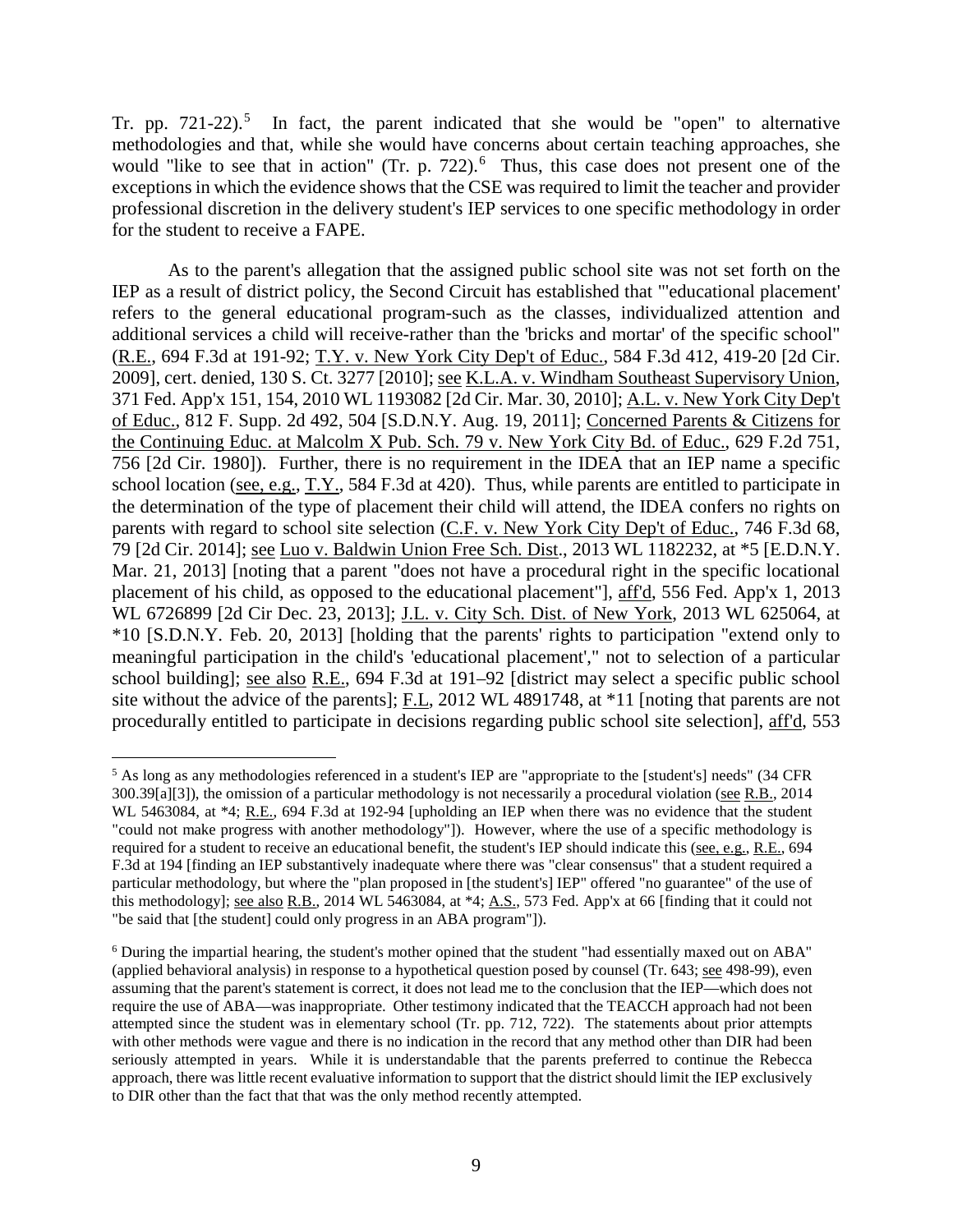Fed. App'x 2 [2d Cir. Jan. 8, 2014]; K.L., 2012 WL 4017822, at \*13; J.S. v. Scarsdale Union Free Sch. Dist., 826 F. Supp. 2d 635, 668 [S.D.N.Y. 2011]; S.F., 2011 WL 5419847, at \*12, \*14; A.L., 812 F. Supp. 2d at 504; S.H. v. New York City Dep't of Educ., 2011 WL 666098, at \*5 [S.D.N.Y. Feb. 15, 2011]).<sup>7</sup> Instead, the assignment of a particular school is an administrative decision, provided it is made in conformance with the CSE's educational placement recommendation (see K.L.A., 371 Fed. App'x at 154; T.Y., 584 F.3d at 419-20; White v. Ascension Parish Sch. Bd., 343 F.3d 373, 379 [5th Cir. 2003]; see Veazey v. Ascension Parish Sch. Bd., 121 Fed. App'x 552, 553, 2005 WL 19496 [5th Cir. Jan. 5, 2005]; A.W. v. Fairfax Co. Sch. Bd., 372 F.3d 674, 682 [4th Cir. 2004]; Concerned Parents, 629 F.2d at 756; Tarlowe, 2008 WL 2736027, at \*6; see also Placements, 71 Fed. Reg. 46588 [Aug. 14, 2006]).

The CSE's decision not to accede to the parent's requests on the two foregoing topics at the CSE meeting was not improper and any lack of extended discussion on those topics during the CSE meeting did not significantly impede the parents' opportunity to participate in the development of the student's IEP. In fairness to the parent, I find one area of potential concern: I can understand how unqualified statements such as the one made by the CSE chairperson during testimony—"It's not appropriate for a CSE review team to include recommended specific methodologies for services or instruction on an IEP'—would cause unease and may, in different circumstances, become highly problematic if the information before a CSE clearly shows that a particular methodology must be used (or avoided) in order for a student to receive a FAPE (Tr. p. 311). Although not present in this case, there may be special instances when strict adherence to a general policy of methodological deference to a teacher or provider charged with implementing an IEP is unwarranted because of specific information about a student's deficits before the CSE that dictates against such deference; therefore, district is cautioned that taking positions solely based on broad general policies that lack any exceptions may, in some instances, ultimately lead to a failure to address unique needs of a student (34 CFR 300.116[b][2]; 8 NYCRR 200.6[a][2]; see T.M. v. Cornwall Cent. Sch. Dist., 752 F.3d 145, 163 [2d Cir. 2014] [finding that the IDEA's LRE requirement is not limited, in the extended school year (ESY) context, by what programs the school district already offers, but rather must be based on the student's needs]; Adams v. State, 195 F.3d 1141, 1151 [9th Cir. 1999]; Reusch v. Fountain, 872 F. Supp. 1421, 1425-26 [D. Md. 1994]; Placements, 71 Fed. Reg. 46588 [Aug. 14, 2006] ["Although the Act does not require that each school building in [a district] be able to provide all the special education and related services for all types and severities of disabilities[, i]n all cases, placement decisions must be individually determined on the basis of each child's abilities and needs and each child's IEP, and not solely on factors such as . . . availability of special education and related services, configuration of the service delivery system, availability of space, or administrative convenience"]; see also Letter to Clarke, 48 IDELR 77 [OSEP 2007] [stating that service delivery determinations must be made by

 <sup>7</sup> However, the Second Circuit has also made clear that just because a district is not required to place implementation details such as the particular public school site or classroom location on a student's IEP, the district is not permitted to choose any school and provide services that deviate from the provisions set forth in the IEP (see R.E., 694 F.3d at 191-92; T.Y., 584 F.3d at 420 [district does not have carte blanche to provide services to a child at a school that cannot satisfy the IEP's requirements]). The district has no option but to implement the written IEP and parents are well within their rights to compel a non-compliant district to adhere to the terms of the written plan (20 U.S.C. §§ 1401[9][D], 1414[d][2]; 34 CFR 300.17[d], 300.323; 8 NYCRR 200.4[e]).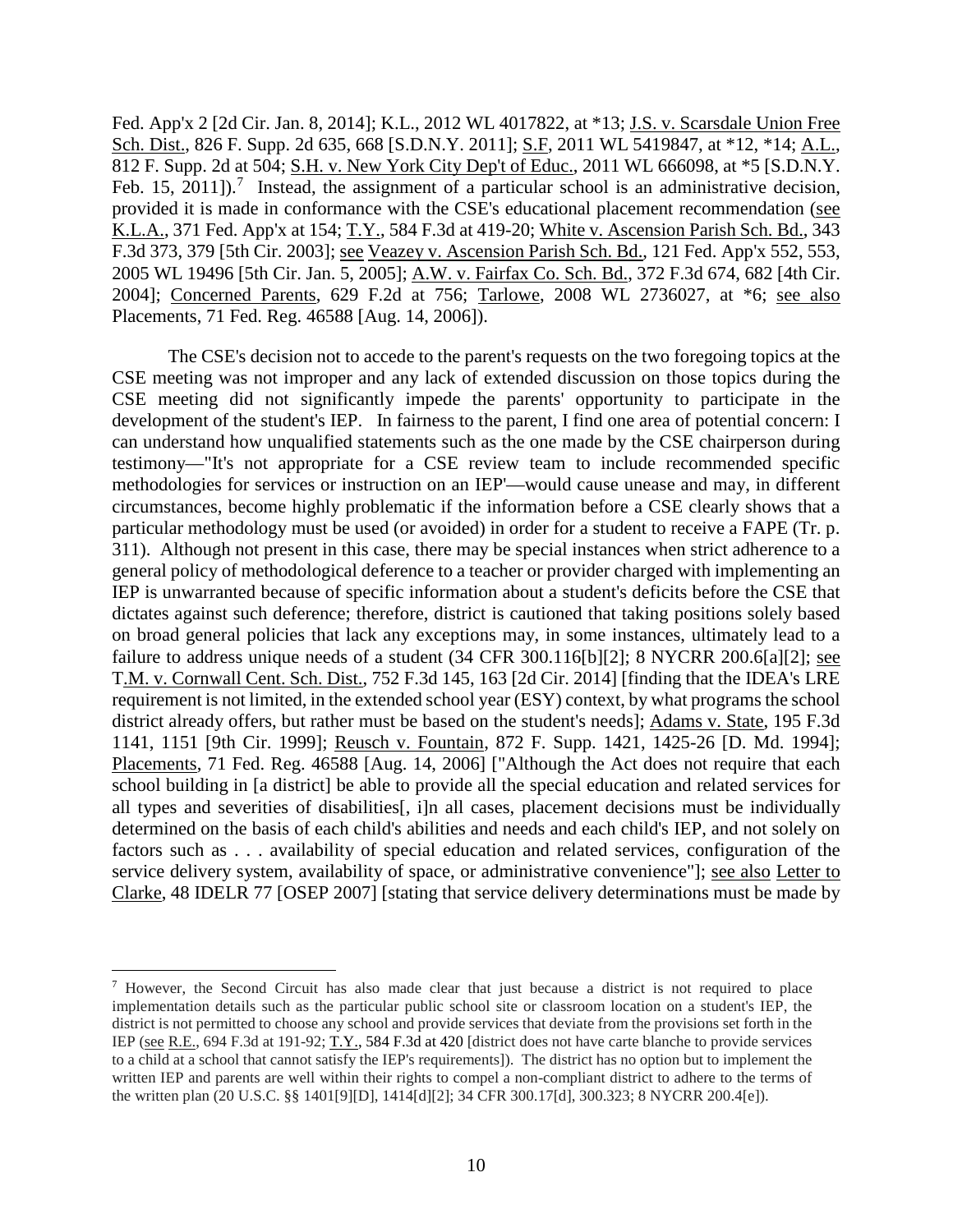the CSE "based on a child's individual and unique needs, and cannot be made as a matter of general policy by administrators, teachers or others apart from the IEP Team process"]).

Finally, the parents continue to argue on appeal that the district predetermined the student's placement recommendation. A key factor with regard to predetermination is whether the district has "an open mind as to the content of [the student's] IEP" (T.P., 554 F.3d at 253; see D.DS. v. Southold Union Free Sch. Dist., 2011 WL 3919040, at \*10-\*11 [E.D.N.Y. Sept. 2, 2011], aff'd 506 Fed. App'x 80, 2012 WL 6684585 [2d Cir. Dec. 26, 2012]; R.R. v. Scarsdale Union Free Sch. Dist., 615 F. Supp. 2d 283, 294 [S.D.N.Y. 2009]). Districts may "'prepare reports and come with pre[-]formed opinions regarding the best course of action for the [student] as long as they are willing to listen to the parents and parents have the opportunity to make objections and suggestions'" (DiRocco v. Bd. of Educ., 2013 WL 25959, at \*18 [S.D.N.Y. Jan. 2, 2013]).

The crux of the parents' allegation of predetermination arises from their claim that the CSE failed to adopt the recommendations proffered by Rebecca personnel after considering their reports. This did not amount to predetermination. The February 2012 IEP indicates that the CSE also considered and rejected a special class in a community school, as well as an 8:1+1 or a 12:1+4 special class in a specialized school (Parent Ex. D at p. 15; see Parent Exs. E at p. 7; PP at p. 4). In addition, the February 2012 CSE meeting minutes, as well as the parents' notes of the meeting, reflect that the CSE discussed the provision of a 1:1 paraprofessional for the student (Parent Exs. E at p. 7; PP at p. 4). Finally, while the parents may have preferred the 8:1+4 class ratio of the student's class at the Rebecca School (see Tr. p. 313; Parent Exs. E at p. 7; MM at p. 4), districts are not required to replicate the identical setting used in private schools (see, e.g., Z.D. v. Niskayuna Cent. Sch. Dist., 2009 WL 1748794, at \*6 [N.D.N.Y. June 19, 2009]; Watson v. Kingston City Sch. Dist., 325 F.Supp.2d 141, 145 [N.D.N.Y. 2004]).

Accordingly, the IHO's determination and the parent's assertions with respect to claims relating to parental participation and predetermination are without merit.

#### **2. Evaluative Data**

Turning to the parties dispute regarding the evaluative data before the February 2012 CSE, a district must conduct an evaluation of a student where the educational or related services needs of a student warrant a reevaluation or if the student's parent or teacher requests a reevaluation (34 CFR 300.303[a][2]; 8 NYCRR 200.4[b][4]); however, a district need not conduct a reevaluation more frequently than once per year unless the parent and the district otherwise agree and at least once every three years unless the district and the parent agree in writing that such a reevaluation is unnecessary (8 NYCRR 200.4[b][4]; see 34 CFR 300.303[b][1]-[2]). A CSE may direct that additional evaluations or assessments be conducted in order to appropriately assess the student in all areas related to the suspected disabilities (8 NYCRR 200.4[b][3]). Any evaluation of a student with a disability must use a variety of assessment tools and strategies to gather relevant functional, developmental, and academic information about the student, including information provided by the parent, that may assist in determining, among other things the content of the student's IEP (20 U.S.C. § 1414[b][2][A]; 34 CFR 300.304[b][1][ii]; see Letter to Clarke, 48 IDELR 77 [OSEP 2007]). In particular, a district must rely on technically sound instruments that may assess the relative contribution of cognitive and behavioral factors, in addition to physical or developmental factors (20 U.S.C. § 1414[b][2][C]; 34 CFR 300.304[b][3]; 8 NYCRR 200.4[b][6][x]). A district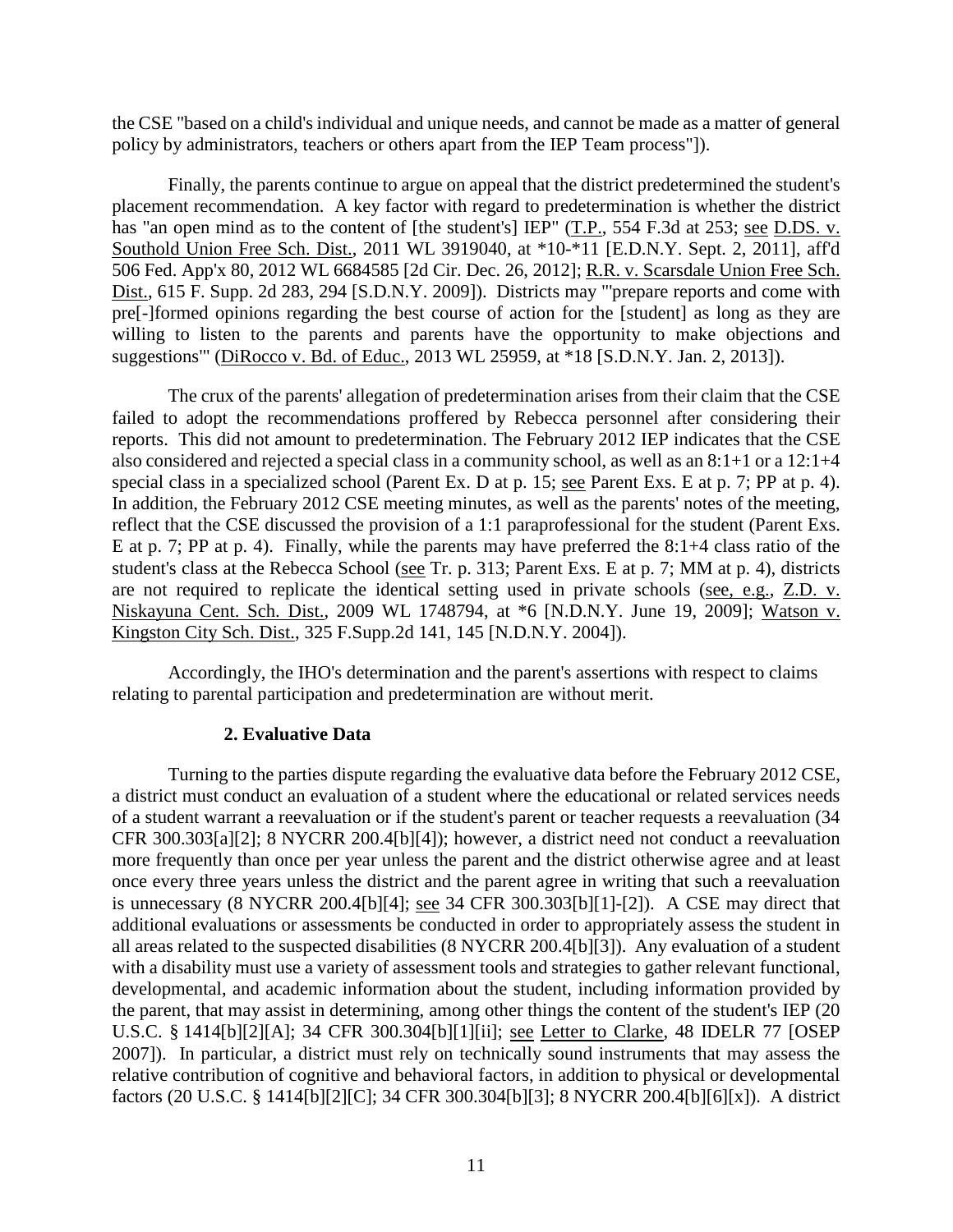must ensure that a student is appropriately assessed in all areas related to the suspected disability, including, where appropriate, social and emotional status (20 U.S.C. § 1414[b][3][B]; 34 CFR 300.304[c][4]; 8 NYCRR 200.4[b][6][vii]). An evaluation of a student must be sufficiently comprehensive to identify all of the student's special education and related services needs, whether or not commonly linked to the disability category in which the student has been classified (34 CFR 300.304[c][6]; 8 NYCRR 200.4[b][6][ix]; see Application of the Dep't of Educ., Appeal No. 07- 018).

Under the IDEA and State regulations, the CSE must review each student's IEP at least once each year to determine its adequacy and recommend an educational program for the next school year (34 CFR 300.324[b][1]; 8 NYCRR 200.4[f]; see 20 U.S.C. § 1414[d][4][A][i]; Educ. Law  $§$  4402[1][b][2]). In developing the recommendations for a student's IEP, the CSE must consider the results of the initial or most recent evaluation; the student's strengths; the concerns of the parents for enhancing the education of their child; the academic, developmental, and functional needs of the student, including, as appropriate, the student's performance on any general State or district-wide assessments as well as any special factors as set forth in federal and State regulations (34 CFR 300.324[a]; 8 NYCRR 200.4[d][2]).

In developing the February 2012 IEP, in addition to input from the parents and the student's then-current Rebecca School teacher, the district relied on the student's IEP from the 2011-12 school year, a December 2011 Rebecca School interdisciplinary transition program report of progress, a November 2010 psychoeducational evaluation report, and an October 2010 classroom observation, as well as the student's CSE file (see Tr. pp. 275-78, 420, 449; Parent Ex. PP at pp. 15; see generally Dist. Exs. 5-6, 8; Parent Ex. OO).

The December 2011 Rebecca School progress report, considered by the February 2012 CSE, was fairly comprehensive with respect to the student's needs and progress (see generally Dist. Ex. 5).<sup>8</sup> The progress report described that the student: communicated using single words, two to five word sentences, and gestures; used to certain songs to interact with specific people; sought a lot of sensory input; was beginning to interact more with his peers; benefited from sensory support during transitions; remained engaged during group activities for longer periods of time with sensory support, verbal redirection, and frequent breaks; and was beginning to show logical thinking in determining a self-regulation strategy (id. at pp. 1-2).

With respect to literacy, the December 2011 Rebecca School progress report indicated that the student was able to recognize emotionally meaningful words as well as approximately 45 sight words (Dist. Ex. 5 at p. 3). The report stated that, when regulated, the student was able to join the class and participate in read alouds and activities; however, when dysregulated, the activity would at times need to be adapted for the student to complete outside of the classroom (id.). In addition, the report stated that, with adult support and redirection, the student worked on an additional reading program to work on basic vocabulary, reading sight works, and working on automaticity

<sup>&</sup>lt;sup>8</sup> A district may rely on information obtained from the student's private school personnel, including sufficiently comprehensive progress reports, in formulating the IEP (see D.B. v. New York City Dep't of Educ., 966 F. Supp. 2d 315, 329-31 [S.D.N.Y. 2013]; G.W. v. Rye City Sch. Dist., 2013 WL 1286154, at \*23 [S.D.N.Y. Mar. 29, 2013], aff'd, 554 Fed. App'x 56 [2d Cir. Feb. 11, 2014]; S.F. v. New York City Dep't of Educ., 2011 WL 5419847, at \*10 [S.D.N.Y. Nov. 9, 2011]).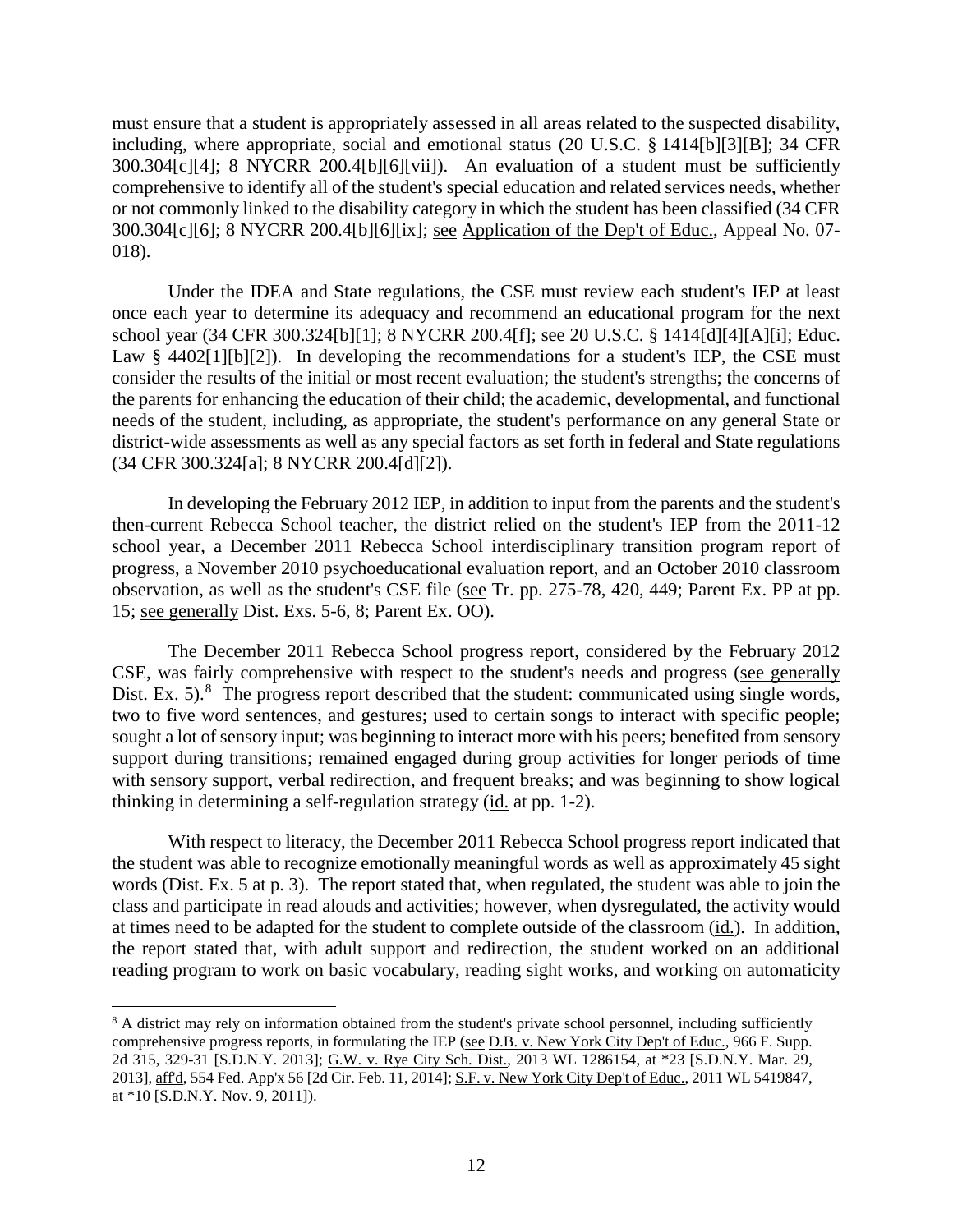and fluency for short sentences (id.). The report indicated that the student was able to follow twostep directives when regulated and was more consistently doing so, even when dysregulated (id.). The report indicated that the Test of Word Reading Efficiency-2 (TOWRE-2) had been administered in October 2011 and that, although the scores did not reflect a standard assessment due to the many accommodations made, the student received a standard score of 57 on an untimed version of the read words section of the exam (id.). The report indicated that, based on the results, the student's reading program should focus on increasing his sight word bank and developing comprehension (id.).

In mathematics, the report indicated that, focusing on independent daily living skills, the student was able to count five pennies and was challenged to select those five pennies from a pile of ten and hand them to his teacher to "pay" for a snack (Dist. Ex. 5 at p. 4). For science, the report indicated that the student was able to identify the basic body parts on himself and in pictures (id. at p. 5). In social studies the student showed independence in hygiene skills but required reminders (id.). The student also required reminders and prompts with skills such as packing and unpacking possessions (id.). The December 2011 Rebecca School progress report reflected the transition focus of the student's program and noted that increasing the student's regulation and ability to stay engaged in a task would be a major goal of the program, as would increasing impendence through development of daily living skills and food preparation (id. at p. 6).

Turning to related services, the December 2011 Rebecca School progress report indicated that the student received four sessions of OT per week (two individually, one "in a co-treatment with his speech language pathologist and one other peer," and one in a group), which took place either in the classroom, the sensory gym, the occupational therapist's office, the school hallways, or in the community (Dist. Ex. 5 at p. 8). The report stated that the student transitioned well to OT with minimal verbal assistance (id.). The occupational therapist reported that the student benefited from "[m]usic and deep pressure" in order to regulate (id.). Further, the report indicated that the student was "a sensory seeker" and that his ability to execute fine motor tasks improved following proprioceptive or deep pressure into his hands (id.).

The student received two 30-minute individual sessions of PT per week in either the adaptive physical education gym or the hallway at the Rebecca School (Dist. Ex. 5 at p. 8). The progress report indicated that the student transitioned to and from PT "with minimal coaxing" (id.). According to the report, the student displayed improved sequencing and visual-spatial abilities, initiation, postural control, and in the development of his sense of laterality (id. at pp. 8-9). As for speech-language therapy, the student received five 30-minute sessions per week, four individually and one with the occupational therapist and a peer  $(id$  at p. 9). The report indicated that the student remained engaged for preferred activities depending on his level of regulation but required maximum support to remain engaged in non-preferred activities, including verbal and visual cues (id.). According to the report, the student's speech-language therapy focused on improving the student's pragmatic, receptive, and expressive language skills (id.). Finally, as to counseling, the progress report indicated that the student attended two 30-minute sessions of individual music therapy per week at the Rebecca School (id.). The report also described the student's progress towards all of his goals implemented at Rebeca and set forth new goals based on such progress (id. at pp. 4-7, 10-14).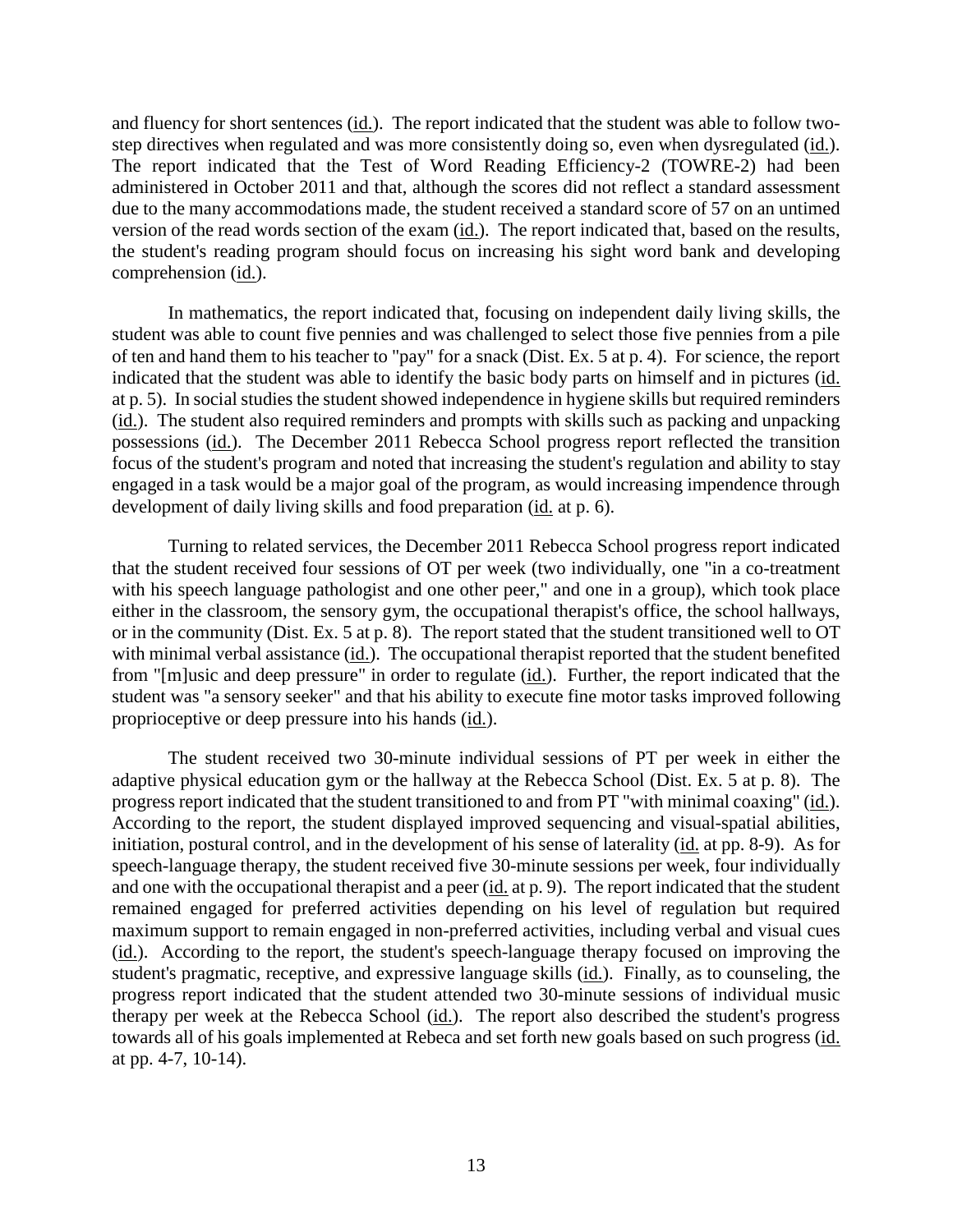The February 2012 CSE also considered a November 2010 psychoeducational evaluation report (see generally Dist. Ex. 6). Administration of the Stanford Binet Intelligence Scales-Fifth Edition (SB-5) to the student yielded a nonverbal IQ of 42, a verbal IQ of 43, and a full scale IQ of 40, in the moderate range of intellectual disability ( $\underline{\text{id}}$  at p. 2).<sup>9</sup> In addition, the student received an adaptive behavior composite score of 48, suggesting low functioning, based on administration of the Vineland-II Adaptive Behavior Scales (VABS) (id. at p. 4). The evaluator reported that the student demonstrated fleeting eye contract, a tendency to engage in repetitive stereotyped behaviors, and difficulties with change or transitions, self-regulation, impulse control, modulating aggressions, mood stabilization, and attention (id. at pp. 1-3, 5). The report stated that the student exhibited delays in verbal/expressive and receptive language skills, relying largely on gesturing and vocalizations in order to express his needs, and low overall adaptive functioning (id. at pp. 2, 4). The evaluation report indicated that, in regard to pre-academic skills, the student could point to at least one letter of the alphabet, at least one number, at least one geometrical design, and several colors and body parts (id. at pp. 3-4). The evaluator continued, noting that the student demonstrated emerging, but inconsistent, recognition of pre-mathematic concepts and visual/spatial terms (e.g., directions or positions), self-awareness, awareness of familiar people, and awareness of his immediate environment (id. at p. 3-4).

Finally, the CSE had before it an October 2010 classroom observation, in which a district special education teacher observed the student at Rebecca for almost an hour, described that the student required significant support, reminders, and prompting from an assistant teacher, including " hand over hand support" from an assistant teacher to complete a task involving counting pennies (Dist. Ex. 8 at pp. 1-2). The observer described the student's lack of engagement with the group, vocalizations, and self-stimulatory movements, and described three instances during the observation when the student left the classroom and went to the hallway where there were mats and another where the student requested and was directed to "the quiet room" (id. at pp. 2-4). The observer reported information from the teacher that the student often needed breaks from the classroom setting and that he was improving in telling staff of this need rather than running out of the classroom (id. at p. 4).

With regard to the sufficiency of the information about the student, the IHO's decision essentially faulted the school psychologist from the February 2012 CSE meeting for lacking a personal familiarity with student that was similar to the Rebecca personnel and her resulting reliance on documentary information as well as having a poor independent recollection of the CSE meeting during her testimony at the impartial hearing (IHO Decision at pp. 16-17). Although acknowledging at one point the October 2010 observation of the student, the IHO also appeared to fault the district for not conducting an observation of the student "not the child's initial evaluation for special education" (IHO Decision at p. 17). However, other that opine that the evaluative information did not "even come close" to supporting the district's recommendation for a 6:1 +1 special class placement, the IHO did not appear to analyze any of the documentary, other than to criticize the November 2010 because the evaluator did not set forth placement

 <sup>9</sup> The November 2010 psychoeducational evaluation report noted that the student's scores on the SB-5 "should be interpreted with caution" because accommodations were made during the testing, including extended time, prompting, and directions explained, re-read, and demonstrated (Dist. Ex. 6 at p. 3).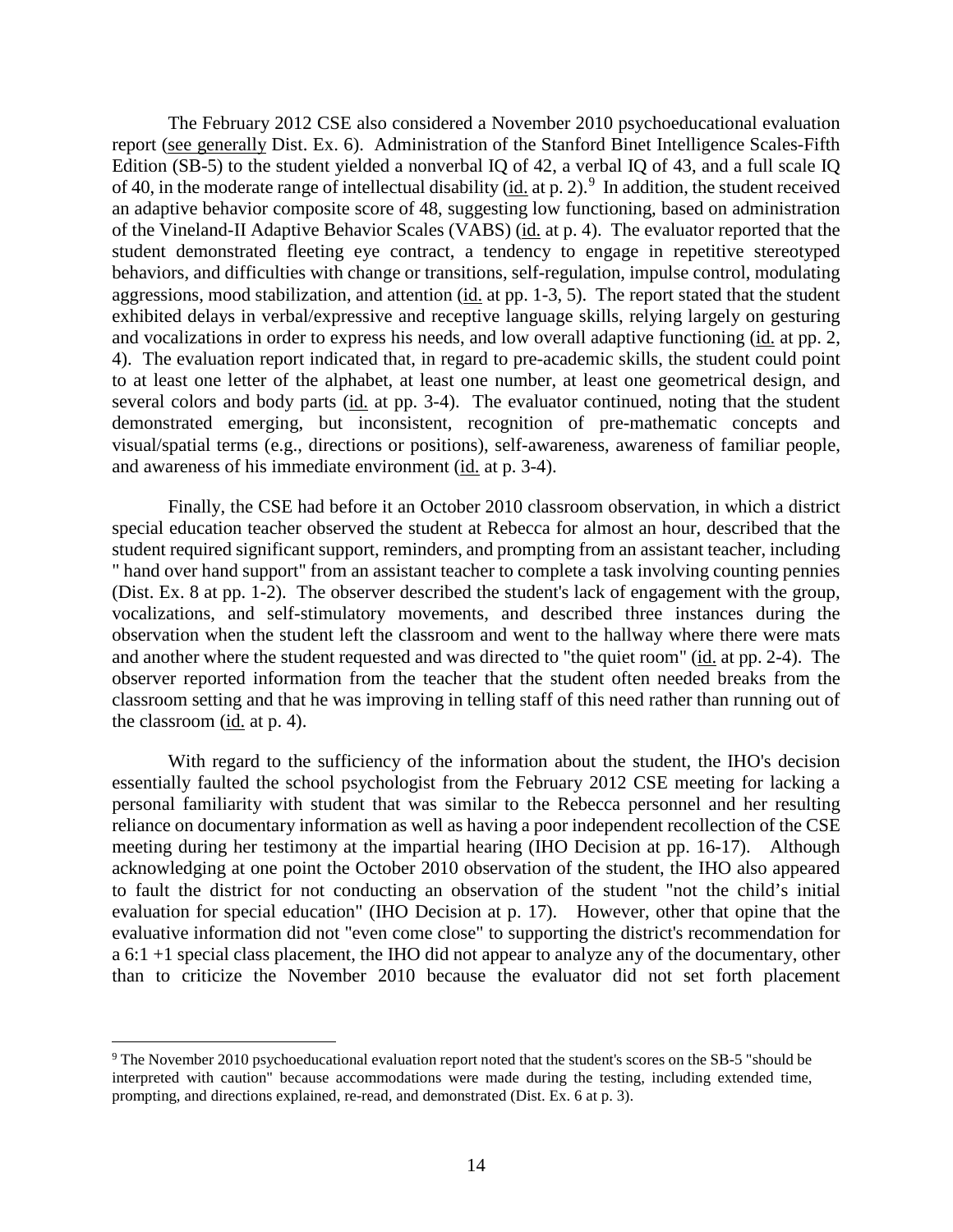recommendations in the document (IHO Decision at pp.  $16-17$ ). <sup>10</sup> As discussed above, and as further discussed below, the IHO's conclusion is in error and the documentary evidence that was considered by the CSE did support its determination. I also reject the IHO's conclusion to the extent it was based upon the school psychologist's lack of familiarity with the student. As mentioned earlier in this decision, the IHO did not appear to consider the fact that the student had been privately placed by the parents since 2005, and after being placed outside the district for approximately seven years it was very unlikely that any public school personnel would have the same level of personal familiarity as the privately selected providers that were currently working with the student and it was unreasonable of the IHO to expect differently from the district's school psychologist.<sup>11</sup> The CSE meeting included the participation of the Rebecca School personnel who were familiar with the student and provided information about his performance in the private program and this was sufficient under the circumstances of this case.

Based on the foregoing, the hearing record reflects that the evaluative data considered by the February 2012 CSE, as well as input from the parents and the student's Rebecca School teacher, provided the CSE with sufficient functional, developmental, and academic information about the student and his individual needs to enable it to develop his 2012-13 IEP.<sup>12</sup>

<sup>&</sup>lt;sup>10</sup> It is not uncommon for evaluators to simply conduct the assessments during an evaluation and then allow a CSE to draw conclusions when it meets as a group. Nothing in the IDEA or State regulation either requires or prohibits an evaluator from opining upon service recommendations or offering other suggestions to a CSE for consideration, but the IHO's criticism of the evaluator in this case is unjustified—the actual determination of the content of the IEP is made by the CSE, not the individual evaluators.

<sup>&</sup>lt;sup>11</sup> A high degree of personal familiarity of the district personnel who have provided services to the student and participate in the IEP development process can be very helpful in during the CSE meeting, but if the parents unilaterally opt for private school placement on a recurring basis (which is their right as loving parents who wish for the best for their child), that may not be possible and it does not follow that the viewpoint of those private school personnel most personally familiar with the child must be adhered to and will automatically prevail when resolving differences about the student's educational program in the proposed IEP. To hold otherwise would establish a requirement that districts automatically defer to the findings of private school providers as soon as a student spends any appreciable amount of time outside the public school, which is inconsistent with the IEP development process envisioned under the IDEA.

<sup>&</sup>lt;sup>12</sup> Moreover, irrespective of the fact that the February 2012 CSE had sufficient functional, developmental, and academic information concerning the student, to the extent the IHO found the November 2010 psychoeducational evaluation report lacking by virtue of the absence of a statement of the evaluator's recommendations for the student's educational program (see IHO Decision at p. 16), this determination must be reversed. The CSE is required to develop the student's IEP based upon consideration of the students' needs, and even if recommendations were included in private evaluations offered by the parents, the CSE is not automatically bound to adopt them, but can make different selections provided they are consistent with the student's needs (see, e.g., M.L. v. New York City Dep't of Educ., 2014 WL 1301957, at \*11 [S.D.N.Y. Mar. 31, 2014]; C.L.K. v. Arlington Sch. Dist., 2013 WL 6818376, at \*10 [S.D.N.Y. Dec. 23, 2013]; J.C.S. v. Blind Brook-Rye Union Free Sch. Dist., 2013 WL 3975942, at \*11 [E.D.N.Y. Aug. 5, 2013]; M.H. v. New York City Dep't of Educ., 2011 WL 609880, at \* 12 [S.D.N.Y. Feb.16, 2011]; see also T.S. v. Bd. of Educ., 10 F.3d 87, 90 [2d Cir.1993]; Tarlowe, 2008 WL 2736027, at \*7–\*8; Watson, 325 F. Supp. 2d at 145).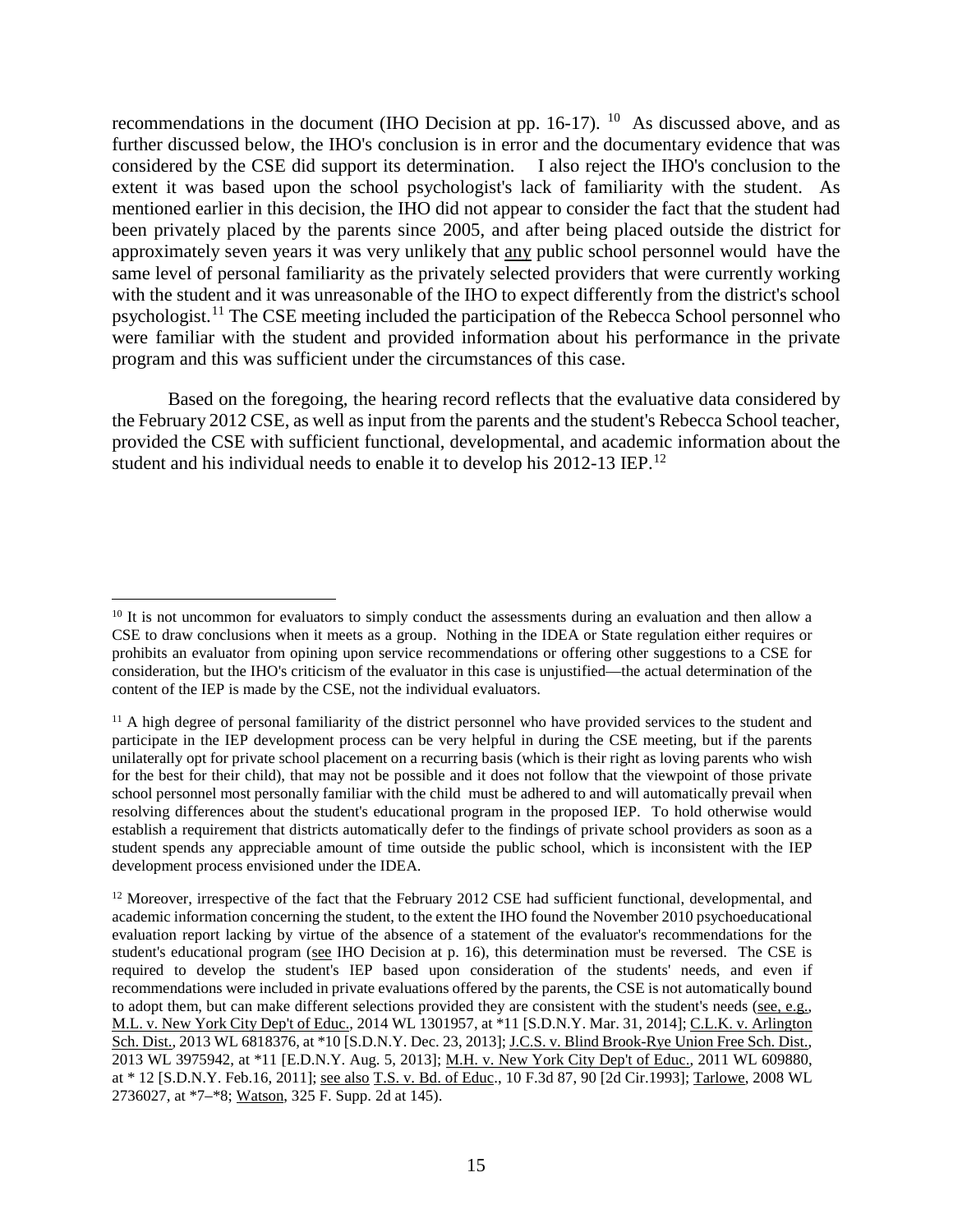#### **B. February 2012 IEP**

#### **1. Sensory Needs**

Turning from the process and information used by the CSE to the contents of the resulting IEP, on appeal, the district asserts that the IHO erred in finding that the February 2012 IEP included insufficient sensory supports to address the student's needs (see IHO Decision at p. 17).

As for the student's sensory needs, the February 2012 IEP described such needs in the context of the student's present levels of performance in academics, social development, and physical development (Parent Ex. D at pp. 1-2). With respect to academics and management needs, the February 2012 IEP identified the student's need for "a great deal of sensory support for regulation, especially during transitions and academic periods" and further specified that the student benefited from, among other supports, a weighted blanket, deep pressure on his back or hands from an adult, and use of the stairs as opposed to the elevator, and music (id. at pp. 1, 2). Further, the February 2012 IEP noted some of the student's sensory seeking behaviors, including running down the hall, jumping on a trampoline, positioning himself in tight places (between mats), or music (id.). The IEP indicated that the student's ability to execute fine motor tasks tended to improve following proprioceptive or deep pressure in his hands (id. at p. 2). The February 2012 IEP also reported that the student benefited from breaks from group activities during which he received sensory input (id.). In addition, the February 2012 IEP included an annual goal providing that the student would "improve his ability to use sensory information to understand and effectively interact with people and objects in school and home environments" (id. at p. 4). Short-term objectives associated with this annual goal indicated that, during a sensory–motor activity such as swinging or after receiving "vibro-tactile input to his palms and fingers," the student would engage in a certain level of interaction with a therapist or in a coloring activity, respectively (id.).

Contrary to the IHO's determination, this description of the student's sensory needs and identification of supports was consistent with the information before the February 2012 CSE and sufficient to inform a teacher or provider as to this student's specific sensory needs (see Dist. Exs. 5 at pp. 1-2, 8; 8 at pp. 1-4).

## **2. Special Factors—Interfering Behaviors**

The district appeals the IHO's determination that the February 2012 CSE should have conducted an FBA and developed a BIP for the student (see IHO Decision at pp. 17-18) and argues that, even if the student exhibited interfering behaviors, the February 2012 IEP sufficiently addressed them. Under the IDEA, a CSE may be required to consider special factors in the development of a student's IEP. Among the special factors in the case of a student whose behavior impedes his or her learning or that of others, the CSE shall consider positive behavioral interventions and supports, and other strategies, to address that behavior (20 U.S.C. § 1414[d][3][B][i]; 34 CFR 300.324[a][2][i]; see 8 NYCRR 200.4[d][3][i]; see also E.H. v. Bd. of Educ., 361 Fed. App'x 156, 160-61, 2009 WL 3326627 [2d Cir. Oct. 16, 2009]; A.C., 553 F.3d at 172; J.A. v. E. Ramapo Cent. Sch. Dist., 603 F. Supp. 2d 684, 689 [S.D.N.Y. 2009]; M.M. v. New York City Dep't of Educ., 583 F. Supp. 2d 498, 510 [S.D.N.Y. 2008]; Tarlowe, 2008 WL 2736027, at \*8; W.S. v. Rye City Sch. Dist., 454 F. Supp. 2d 134, 149-50 [S.D.N.Y. 2006]).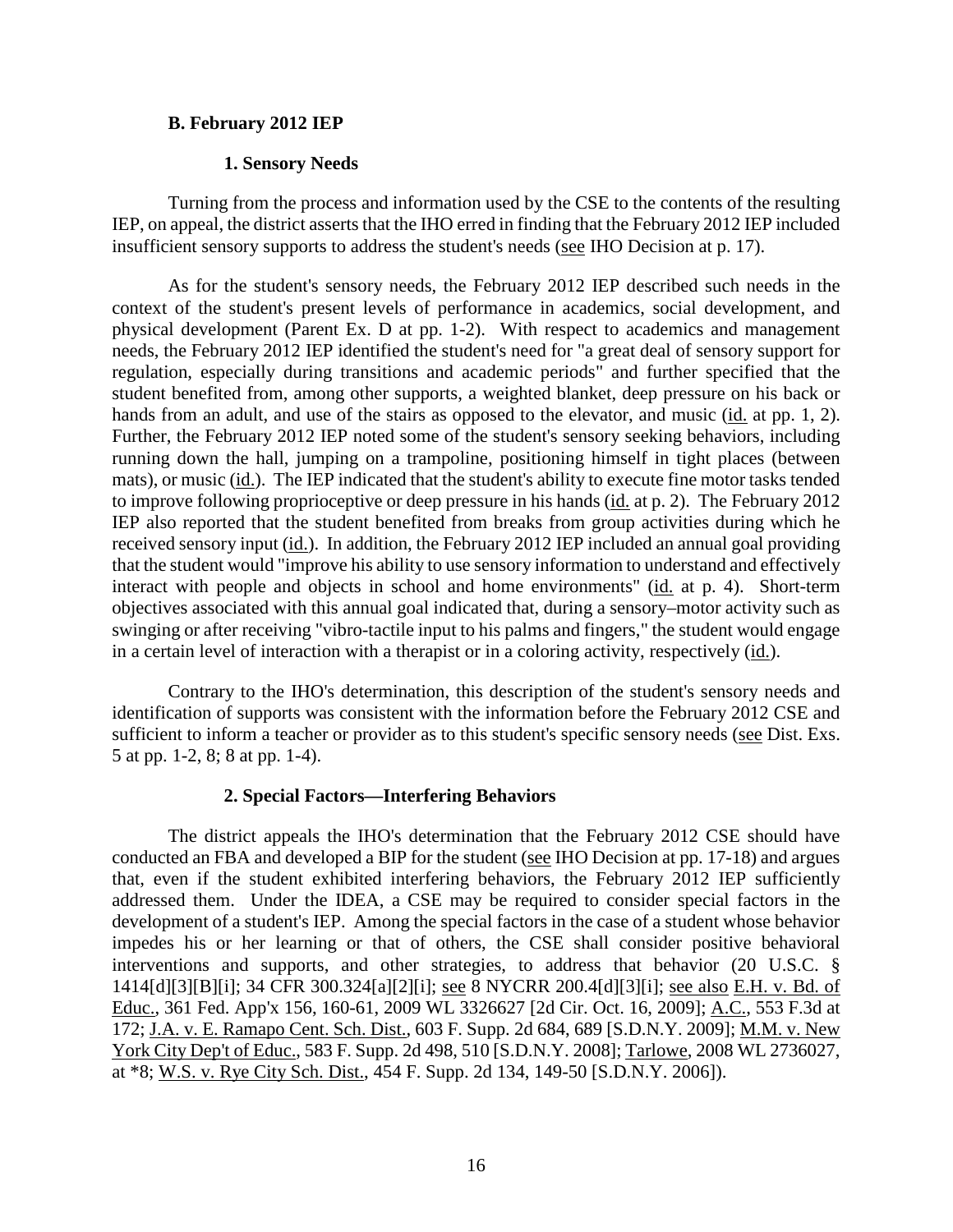In New York State, policy guidance explains that "[t]he IEP must include a statement (under the applicable sections of the IEP) if the student needs a particular device or service (including an intervention, accommodation or other program modification) to address [among other things, a student's interfering behaviors,] in order for the student to receive a [FAPE]" ("Guide to Quality Individualized Education Program [IEP] Development and Implementation," at p. 22, Office of Special Educ. [Dec. 2010], available at http://www.p12.nysed.gov/specialed/ publications/iepguidance/IEPguideDec2010.pdf). "The behavioral interventions and/or supports should be indicated under the applicable section of the IEP" and, if necessary, the "student's need for a [BIP] must be documented in the IEP" (id.). State procedures for considering the special factor of a student's behavior that impedes his or her learning or that of others may also require that the CSE consider having an FBA conducted and a BIP developed for a student (8 NYCRR 200.4[d][3][i]; 200.22[a], [b]). The Second Circuit has explained that when required, "[t]he failure to conduct an adequate FBA is a serious procedural violation because it may prevent the CSE from obtaining necessary information about the student's behaviors, leading to their being addressed in the IEP inadequately or not at all" (R.E., 694 F.3d at 190). The Court also noted that "[t]he failure to conduct an FBA will not always rise to the level of a denial of a FAPE," but that in such instances particular care must be taken to determine whether the IEP addresses the student's problem behaviors (id.).

In the instant matter, the district school psychologist testified as to his recollection of the meeting and that the CSE members reported that the student was not exhibiting negative behaviors and had improved in his interactions with peers and adults (Tr. pp. 334-35). The school psychologist testified that the CSE did not recommend an FBA or a BIP because the student did not exhibit significant disruptive or maladaptive behavior (Tr. p. 294). As noted above, the November 2010 psychoeducational evaluation report and the October 2010 classroom observation, relied upon by the February 2012 CSE, indicated that the student periodically exhibited maladaptive behavior, including distraction, mood issues, and difficulties with self-regulation, impulse control, and aggression that required intervention (Dist. Exs. 6 at pp. 1-3, 5; 8 at pp. 1-4). The December 2011 Rebecca School progress report described certain behaviors related to the student's sensory concerns, including tapping the wall and yelling, and noted the sensory related strategies used, which resulted in an improvement in the student's frustration and dysregulation (see Dist. Ex. 5 at pp. 2, 10). As described above, the February 2012 IEP included supports to address such sensory needs (see Parent Ex. D at pp. 1-2, 5, 10). In addition, according to the CSE meeting minutes, the CSE discussed that the student took "several medications" administered at home to "reduce aggressive behavior, stabilize his mood, [and] increase his attending to tasks" (Parent Ex. E at p.  $6$ ).<sup>13</sup>

Thus, to the extent the student's behavior impeded his learning or that of others, information available to the February 2012 CSE identified the student's behaviors that interfered with learning and generally identified the contextual factors that contributed to the behaviors, and the

<sup>&</sup>lt;sup>13</sup> While it unclear whether or not the February 2012 CSE reviewed it, the hearing record includes a February 2012 letter from the student's physician, which the parents provided to the district, indicating that the student had responded well to medications and had shown improvement in attention, focus, and irritability (Parent Ex. C at pp. 1, 5).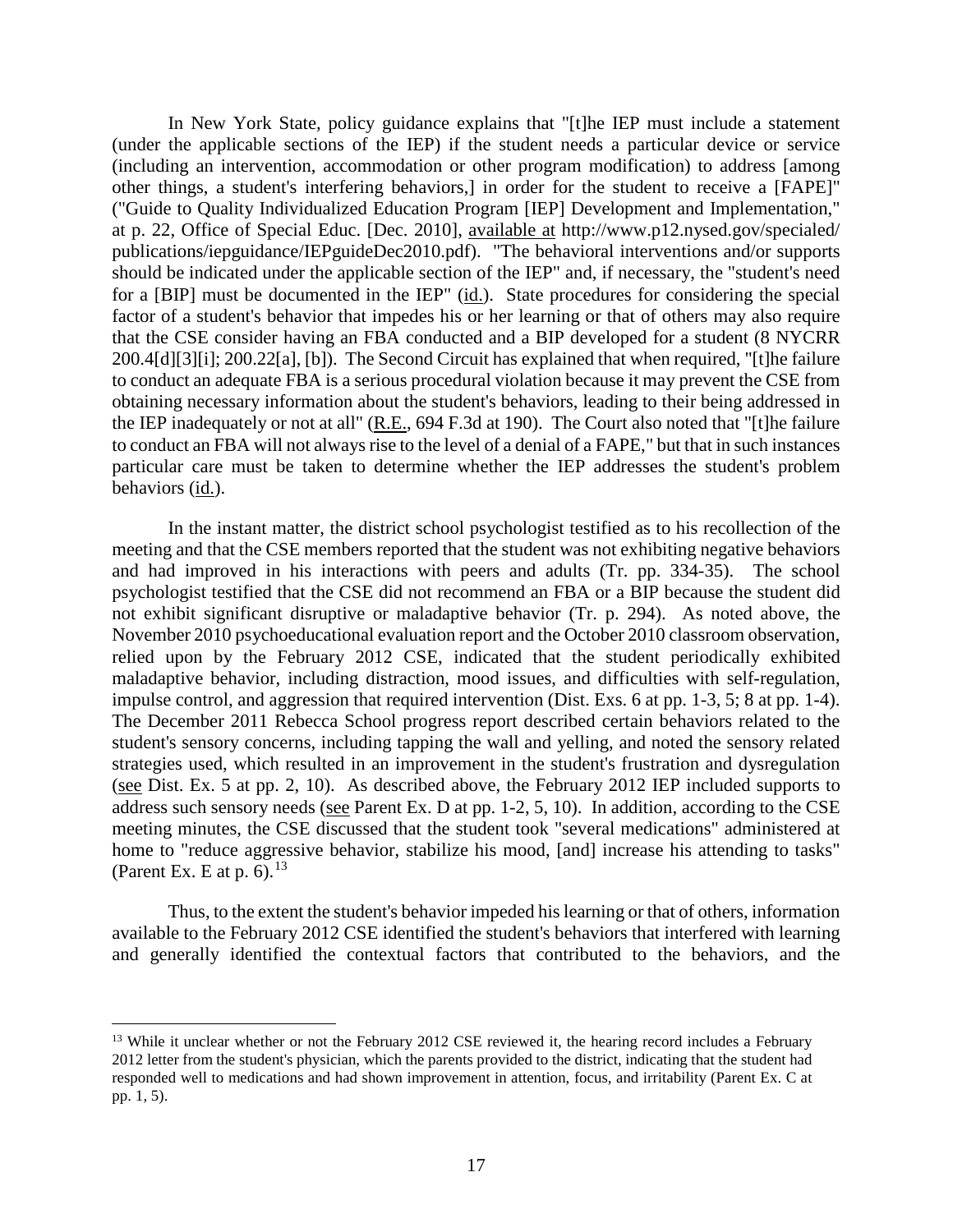recommended 6:1+1 special class with related services and supports for management needs, including sensory supports, adequately addressed the student's behavioral needs.

#### **3. 6:1+1 Special Class**

Next, after ascertaining the student's present levels of performance and developing annual goals to address his sensory and other needs, the February 2012 CSE recommended placement in a 6:1+1 special class (see Parent Ex. D at p. 9). State regulations provide that a 6:1+1 special class placement is designed for students "whose management needs are determined to be highly intensive, and requiring a high degree of individualized attention and intervention" (8 NYCRR 200.6[h][4][ii][a]). Management needs, in turn, are defined as "the nature of and degree to which environmental modifications and human or material resources are required to enable the student to benefit from instruction" (8 NYCRR 200.1[ww][3][i][d]).

The February 2012 IEP identified supports for the student's management needs, including the sensory supports described above, as well as verbal redirection to remain engaged during group activities and reminders as to what comes next (Parent Ex. D at p. 2). In addition, the IEP specified that several of the student's annual goals and short-term objectives would be achieved with varying levels of prompts, redirection, verbal scaffolding, and/or support from adults (id. at pp. 3-6, 8).

The district school psychologist testified that a 6:1+1 special class was appropriate for the student because it was "a supportive" and "heavily structured program" in a small group (Tr. p. 291). However, the parents and the student's Rebecca School teacher expressed concerns during the CSE meeting that the proposed 6:1+1 special class placement would not provide the student with sufficient support (Parent Exs. E at p. 7; MM at p. 4; see Tr. p. 313).

To the extent that the parents argue that the CSE should have recommended a 1:1 paraprofessional because the student required more support than he could receive in a 6:1+1 special class, as noted above, the hearing record shows that the February 2012 CSE discussed the provision of a 1:1 paraprofessional for the student (Parent Exs. E at p. 7; PP at p. 4). Previously, the student's IEP for the 2011-12 school year included a 1:1 "transitional" paraprofessional (Parent Ex. OO at p. 14). The parents' notes of the meeting indicate that the district school psychologist informed them during the meeting that the "[t]ransitional [p]ara[professional] category no longer exists" and, as the student did not require a crisis management, mobility, health services, or transportation paraprofessional, no 1:1 paraprofessional was included on the February 2012 IEP (Parent Ex. PP at p. 4; see Tr. p. 316). The student's mother testified and clarified that she was told the "designation" of transition paraprofessional no longer existed, and that as a result she chose none of the paraprofessional designations because she felt none were a match for the student because he needed 1:1 support (Tr. pp. 636-39). Designations have changed from time to time and neither the IDEA nor State regulations establish subspecialties for paraprofessionals (known collectively as supplementary school personnel) (see 8 NYCRR 80-5.6, 200.1[hh]; see also "Supplementary School Personnel" Replaces the Term "Paraprofessional" in Part 200 of the Regulations of the Commissioner of Education" available at http://www.p12.nysed.gov/specialed/publications/policy/suppschpersonnel.pdf). The Office of Special Education issued a guidance document in January 2012, which indicates that, with respect to special classes, an additional 1:1 aide should only be considered based upon the student's individual needs and in light of the available supports in the setting where the student's IEP will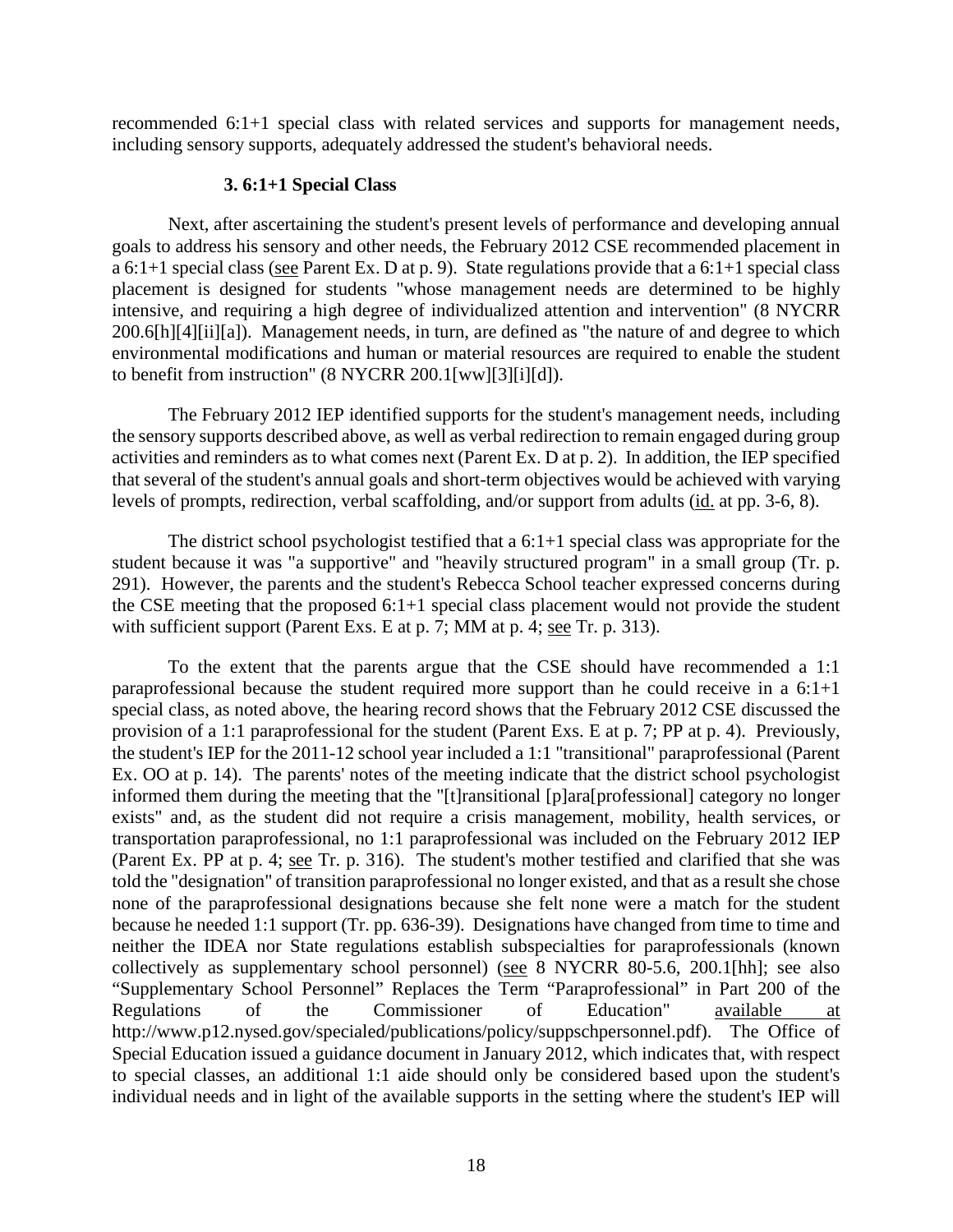be implemented ("Guidelines for Determining a Student with a Disability's Need for a One-to-One Aide," Office of Special Educ. [Jan. 2012], available at http://www.p12.nysed.gov/specialed/publications/1-1aide-jan2012.pdf). For those students recommended for a special class setting, the 1:1 aide should be recommended "when it has been discussed and determined by the CPSE/CSE that the recommended special class size in the setting where the student will attend school, other natural supports, a behavioral intervention plan, etc., cannot meet these needs" (id. at p. 2).

In the present case, while it is possible that the change in the designations used by the could have been even more clearly described by the district school psychologist, the point is not as critical as the parents claim, as a student's needs must be the primary consideration in the development of an educational placement, under the present circumstances, the recommended 6:1+1 special class with the related services (consisting of a total of 13 individual sessions per week), annual goals, and supports for the student's sensory and management needs were sufficient to meet the student's needs and the information before the CSE did not indicate a need for a 1:1 paraprofessional for the student, regardless of the particular "categories" of paraprofessionals recognized by the district (see Parent Ex. D at pp. 1-10). Additionally the student's mother testified that the student did not require a 1:1 paraprofessional at Rebecca in either 8:1+3 (a 2:1 student-toadult ratio) or 8:1+4 (an 8:5 student-to-adult ratio) special classes (Tr. p. 626), and I am not persuaded that the student to staff ratio in the proffered 6:1+1 special class (a 2:1 student to adult ratio) was so distinct as to require an additional 1:1 paraprofessional solely for the student because the recommended public special class setting instead of the private special class setting.

The hearing record indicates that, at the time of the February 2012 CSE meeting, the student attended an 8:1+4 special class at the Rebecca School and had made progress with respect to his ability to remain engaged in group activities (see Dist. Ex. 5 at pp. 1-2). Thus, consistent with State regulations, as a  $6:1+1$  special class necessarily implicates the provision of individualized attention and intervention to a high degree (8 NYCRR 200.6[h][4][ii][a]; cf. R.E., 694 F.3d at 194), the CSE's recommendation was in accord with the available evaluative information.

## **4. Parent Counseling and Training**

The district asserts that the IHO erred in finding that the lack of recommendation for parent counseling and training in the student's February 2012 IEP contributed to a denial of a FAPE (see IHO Decision at p. 17). State regulations require that an IEP indicate the extent to which parent training will be provided to parents, when appropriate (8 NYCRR 200.4[d][2][v][b][5]).

State regulations further provide for the provision of parent counseling and training for the purpose of enabling parents of students with autism to perform appropriate follow-up intervention activities at home (8 NYCRR 200.13[d]). Parent counseling and training is defined as: "assisting parents in understanding the special needs of their child; providing parents with information about child development; and helping parents to acquire the necessary skills that will allow them to support the implementation of their child's individualized education program" (8 NYCRR 200.1[kk]; see 34 CFR 300.34[c][8]). However, courts have held that a failure to include parent counseling and training on an IEP does not constitute a denial of a FAPE where a district provided "comprehensive parent training component" that satisfied the requirements of the State regulation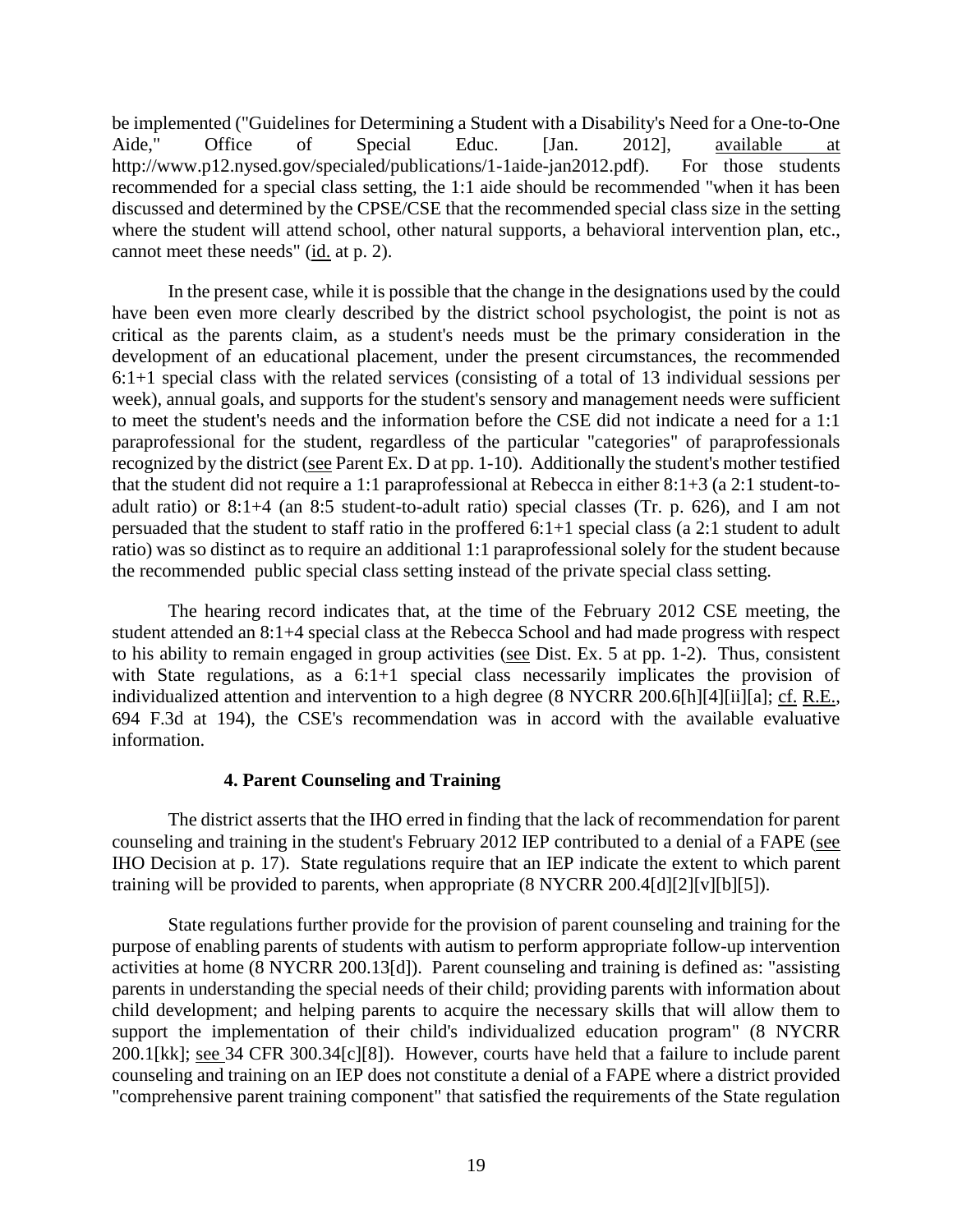(see R.E., 694 F.3d at 191; M.M., 583 F. Supp. 2d at 509). The Second Circuit has explained that, "because school districts are required by [8 NYCRR] 200.13(d) to provide parent counseling, they remain accountable for their failure to do so no matter the contents of the IEP. Parents can file a complaint at any time if they feel they are not receiving this service" (R.E., 694 F.3d at 191; see M.W. v. New York City Dep't of Educ., 725 F.3d 131, 141-42 [2d Cir. 2013]). The Second Circuit further explained that "[t]hough the failure to include parent counseling in the IEP may, in some cases (particularly when aggregated with other violations), result in a denial of a FAPE, in the ordinary case that failure, standing alone, is not sufficient to warrant reimbursement" (R.E., 694 F.3d at 191).

Here, while it is undisputed that the CSE did not recommend parent counseling and training as a related service in the student's February 2012 IEP (see generally Parent Ex. D), the hearing record in this case does not contain sufficient evidence upon which to conclude that such failure resulted—in whole, or in part—in a failure to offer the student a FAPE for the 2012-13 school year. Based on the foregoing, although the February 2012 CSE's failure to recommend parent counseling and training in the student's IEP violated State regulation, this violation alone does not support a finding that the district failed to offer the student a FAPE (see R.E., 694 F.3d at 191; see also F.L. v. New York City Dep't of Educ., 553 Fed. App'x 2, 2014 WL 53264, at \*4 [2d Cir. Jan. 8, 2014]; M.W., 725 F.3d at 141-42).<sup>14</sup>

### **5. Transition Services**

The district asserts that the IHO erred in his finding that the February 2012 IEP lacked sufficient transition services or a vocational training component to the educational placement (see IHO Decision at p. 17). Under the IDEA, to the extent appropriate for each individual student, an IEP must focus on providing instruction and experiences that enable the student to prepare for later post-school activities, including postsecondary education, employment, and independent living (20 U.S.C. § 1401[34]; see Educ. Law § 4401[9]; 34 CFR § 300.43; 8 NYCRR 200.1[fff]). Accordingly, pursuant to federal law and State regulations, an IEP for a student who is at least 16 years of age (15 under State regulations), or younger if determined appropriate by the CSE, must include appropriate measurable postsecondary goals based upon age appropriate transition assessments related to training, education, employment, and, if appropriate, independent living skills (20 U.S.C. § 1414[d][1][A][i][VIII]; 34 CFR 300.320[b]; 8 NYCRR 200.4[d][2][ix]). An IEP must also include the transition services needed to assist the student in reaching those goals (id.). Transition services must be "based on the individual child's needs, taking into account the child's strengths, preferences, and interests" and must include "instruction, related services, community experiences, the development of employment and other post-school adult living objectives, and, when appropriate, acquisition of daily living skills and functional vocational

<sup>&</sup>lt;sup>14</sup> The district is cautioned, however, that it cannot continue to disregard its legal obligation to include parent counseling and training in a student's IEP. Therefore, upon reconvening this student's next CSE meeting, the district shall consider whether the related service of parent counseling and training is required to enable the student to benefit from instruction, and after due consideration, provide the parent with prior written notice on the form prescribed by the Commissioner that, among other things, specifically describes whether the CSE recommended or refused to recommend parent counseling and training in the student's IEP, together with an explanation of the basis for the CSE's recommendation, in conformity with the procedural safeguards of the IDEA and State regulations (see 34 CFR 300.503[a], [b]; 8 NYCRR 200.1[oo], 200.5[a]).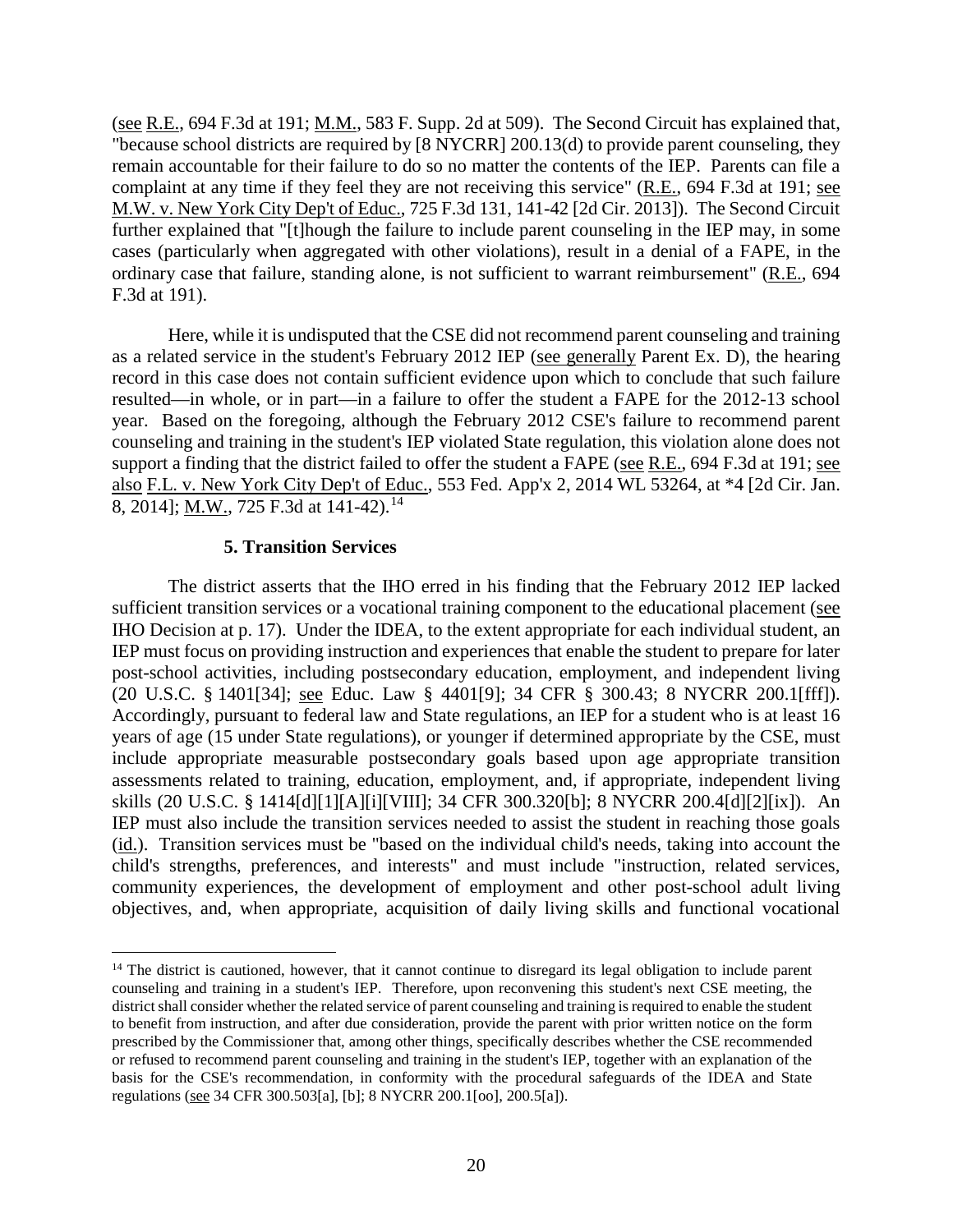evaluation" (20 U.S.C. § 1401[34][B]-[C]; 8 NYCRR 200.1[fff]). It has been found that "the failure to provide a transition plan is a procedural flaw" (M.Z. v. New York City Dep't of Educ., 2013 WL 1314992, at \*6, \*9 [S.D.N.Y. Mar. 21, 2013], citing Klein Indep. Sch. Dist. v. Hovem, 690 F.3d 390, 398 [5th Cir. 2012] and Bd. of Educ. v. Ross, 486 F.3d 267, 276 [7th Cir. 2007]; see also A.D. v. New York City Dep't of Educ., 2013 WL 1155570, at \*11 [S.D.N.Y. Mar. 19, 2013]).

The February 2012 CSE had before it information about the student's transition needs included in the December 2011 Rebecca School progress report, which summarized a "transition meeting" and set forth a "transition plan" for the student (Dist. Ex. 5 at pp. 6-7). The progress report indicated that the transition program should target the student's "overall regulation and ability to stay engaged in a task" and focus on "increasing [the student's] independence, through a focus on daily living skills and food preparation," as well as functional academic skills (id. at p. 6). The progress set forth goals related to these needs (id. at p. 7).

The February 2012 IEP does not include postsecondary goals but broadly sets forth a set of transition activities, indicating that the student would "participate in appropriate educational opportunities," "participate in all mandated related services," "continue to participate in community experiences", and "explore areas of career/vocational interest" (Parent Ex. D at pp. 11- 12). However, consistent with the December 2011 Rebecca School progress report and the items identified in the CSE meeting minutes as constituting the student's "transition plan," the February 2012 IEP, in general, also focused on transition needs more specific to the student (see Dist. Ex. 5 at pp. 6-7; Parent Ex. E at p. 4; see generally Parent Ex. D). For example, in the present levels of performance, the IEP indicated that the student "need[ed] to increase his independence through a focus on daily living skills and food preparation," that the student should focus on applying skills to "real world situations," and that the student was physically independent in hygiene skills (Parent Ex. D at pp. 1, 2). The February 2012 IEP also included an annual goal targeting the student's daily living skills with short-term objectives related to meal preparation, hygiene routines, using street signs, identifying body parts, dressing, and functioning in the community, as well as shortterm objectives in the functional academic realm that related to identification and use of money (see id. at pp. 4-5). Moreover, according to the parents' notes of the CSE meeting, the CSE discussed particular job skills and the district school psychologist indicated that a vocational counselor would identify the student's specific areas of interest (Parent Ex. PP at p. 3).

Accordingly, the evidence in the hearing record shows that the transition plan developed by the February 2012 CSE contained some deficiencies as noted above; however, the IEP did address skills that the student would need as he began moving toward a postsecondary environment and such deficiencies constituted defects of a more technical nature that did not render the February 2012 IEP, as a whole, inappropriate or deny the student a FAPE.

## **C. Implementation**

## **1. Access to Special Education Services**

As noted above, the IHO found that the student was denied a FAPE for the 2012-13 school year, in part, because the FNR in this matter noted that the school site identified was intended for September 2012 despite the fact that the February 2012 IEP recommended that the student attend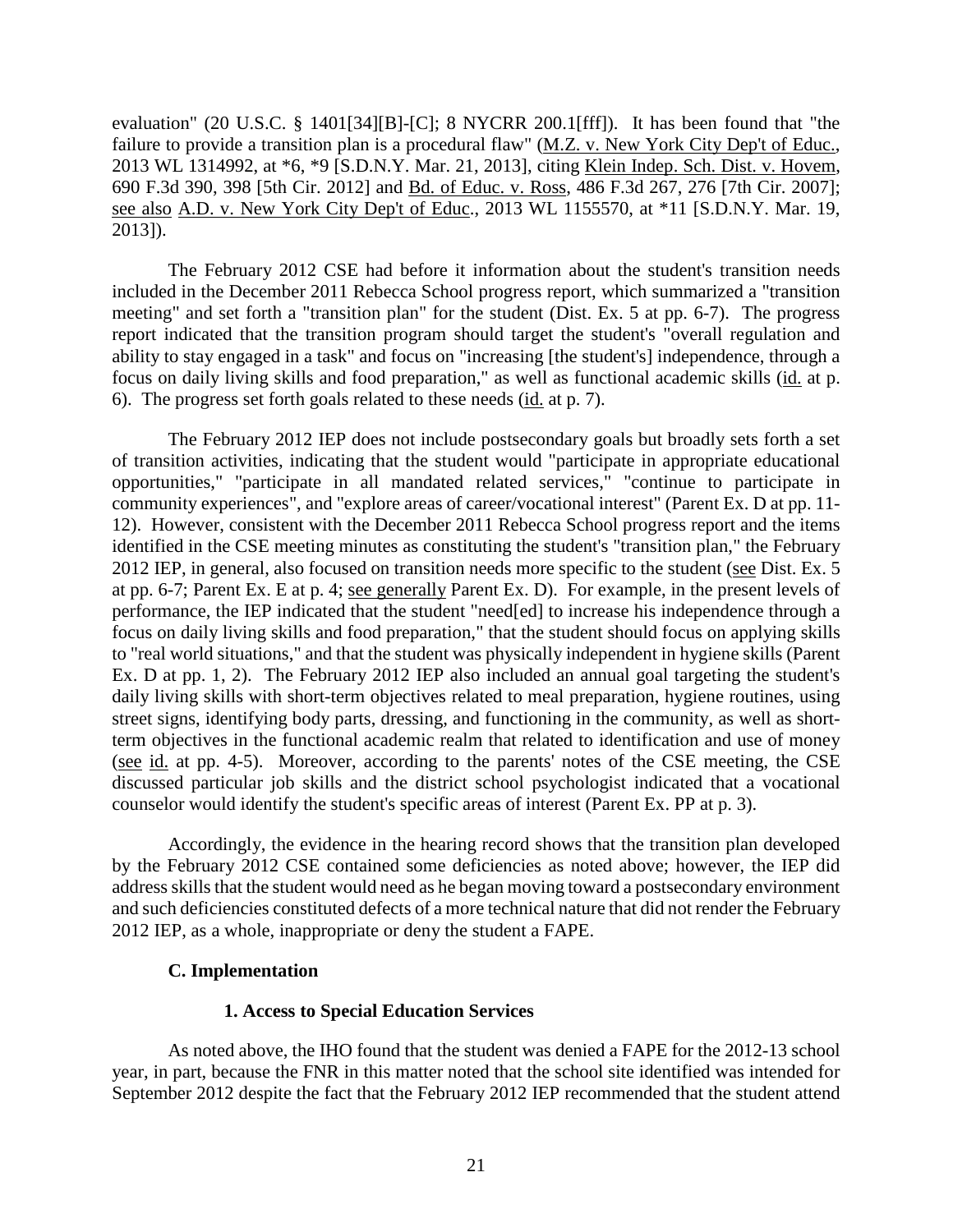a 12-month school year (IHO Decision at p. 18). However, while it is uncontroverted that the FNR in this matter includes the handwritten notation "For September 2012" (Parent Ex. I; see Tr. pp. 659, 731), the IHO erred in finding that this alone amounted to a denial of a FAPE.

To meet its legal obligations, a district must have an IEP in effect at the beginning of each school year for each child in its jurisdiction with a disability (34 CFR 300.323 [a]; 8 NYCRR 200.4 [e][1][ii]; Cerra, 427 F.3d at 194; K.L. v. New York City Dep't of Educ., 2012 WL 4017822, at \*13 [S.D.N.Y. Aug. 23, 2012], aff'd, 530 Fed. App'x 81 [2d Cir. 2013]; B.P. v. New York City Dep't of Educ., 841 F. Supp.2d 605, 614 [E.D.N.Y. 2012]; Tarlowe, 2008 WL 2736027, at \*6 [stating that "[a]n education department's delay does not violate the IDEA so long as the department 'still ha[s] time to find an appropriate placement … for the beginning of the school year in September'"], quoting Bettinger v. New York City Bd. of Educ., 2007 WL 4208560, at \*8 n.26 [S.D.N.Y. Nov. 20, 2007]). Thereafter, and once a parent consents to a district's provision of special education services, such services must be provided by the district in conformity with the student's IEP (20 U.S.C. § 1401 [9][D]; 34 CFR 300.17 [d]; see 20 U.S.C. § 1414 [d]; 34 CFR 300.320).

Here, the hearing record reflects that the district developed an IEP for the student for the 2012-13 school year, that the parents received a copy of this IEP on June 2, 2012, and that an FNR offering a public school site was received by the parents on June 9, 2012, prior to the beginning of the 2012-13 school year (Tr. p. 640; Parent Exs. K at p. 1; MM at p. 1; see generally Parent Ex. D). Thus, while the FNR received by the parents may have included a misleading handwritten notation (see Parent Ex. I), this evidence alone does not amount to a substantive denial of a FAPE. This is especially true since there is nothing in the IDEA, State law, or the regulations implementing these statutes that requires a district to formally provide parents with a notice with the school address in a specified format in order to either offer the student a FAPE or to implement a student's IEP. Moreover, unlike an IEP which is an entitlement created by the IDEA, an FNR is simply one mechanism by which this district notifies parents of the school to which their child has been assigned and at which his or her IEP will be implemented.

Further, even assuming that the particular FNR in this case and the alleged misunderstanding arising therefrom could be considered a violation under IDEA, it would not, in this case, justify an award of tuition reimbursement. The hearing record does not support the conclusion that any confusion regarding the FNR had any bearing on the parents' decision to reject the February 2012 IEP and/or to unilaterally place the student at the Rebecca School for the 2012- 13 school year (see generally Parent Ex. K). Rather, the record reflects that the parents did not articulate that the handwritten notation had caused any confusion, visited the assigned public school site, and rejected it due to concerns with the site itself (see id. at pp. 1-2; see also Parent Exs. J at pp. 1-2; MM at pp. 1-5). As such, any confusion over the assigned public school site identified in the FNR did not, by itself, prejudice the parents or cause a deprivation of educational benefit to the student.

#### **2. Challenges to the Assigned Public School Site**

To the extent the parents continue to claim that the assigned public school site was inappropriate, for example, based on allegations that it could not implement the student's related services mandates, for the reasons set forth in other State-level administrative decisions resolving